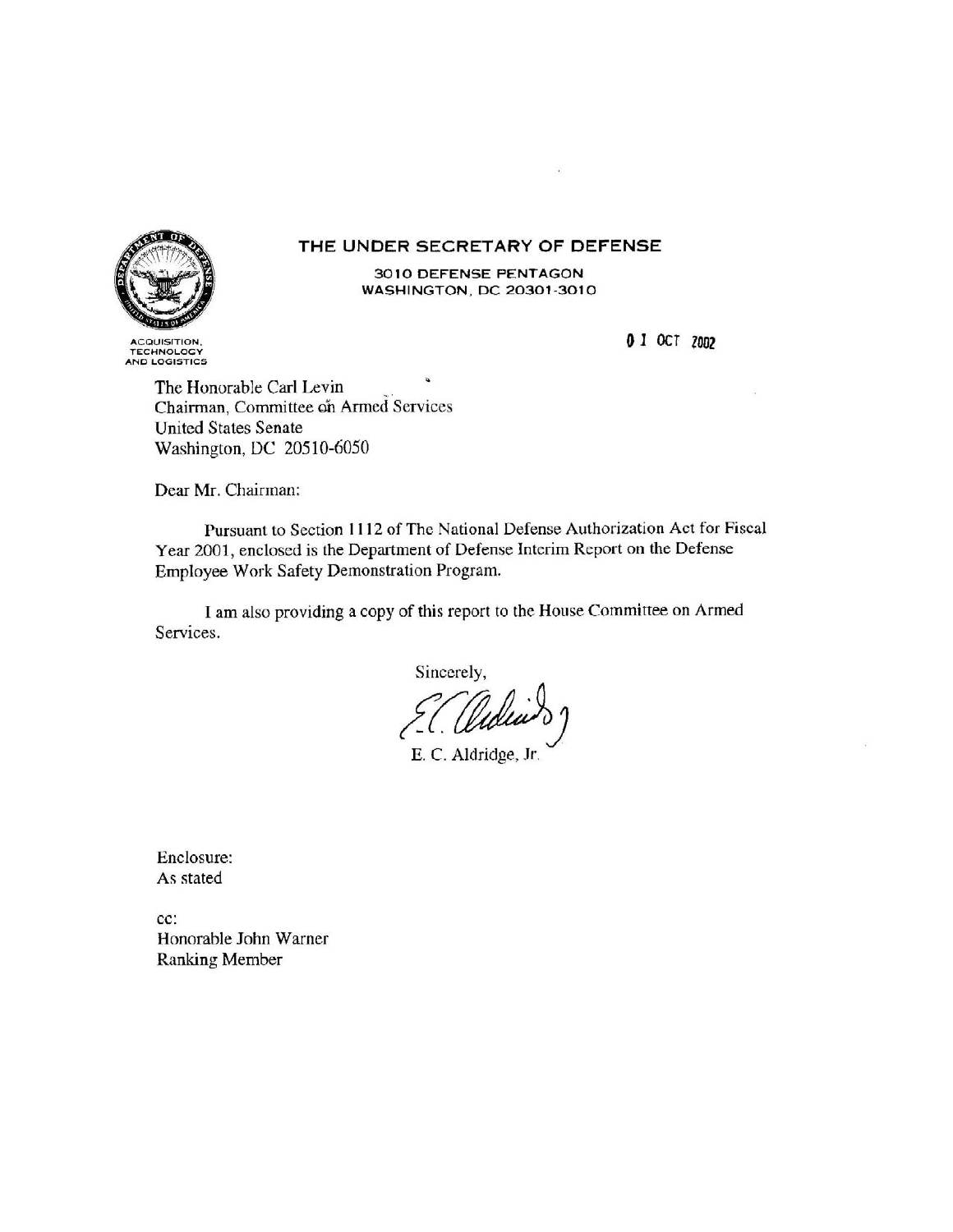**Department of Defense Report to Congress Defense Employee Work Safety Demonstration Program** 



# **Interim Report**

# **Submitted to:**

Committees on Armed Services for the Senate and the House of Representatives

**July 2002**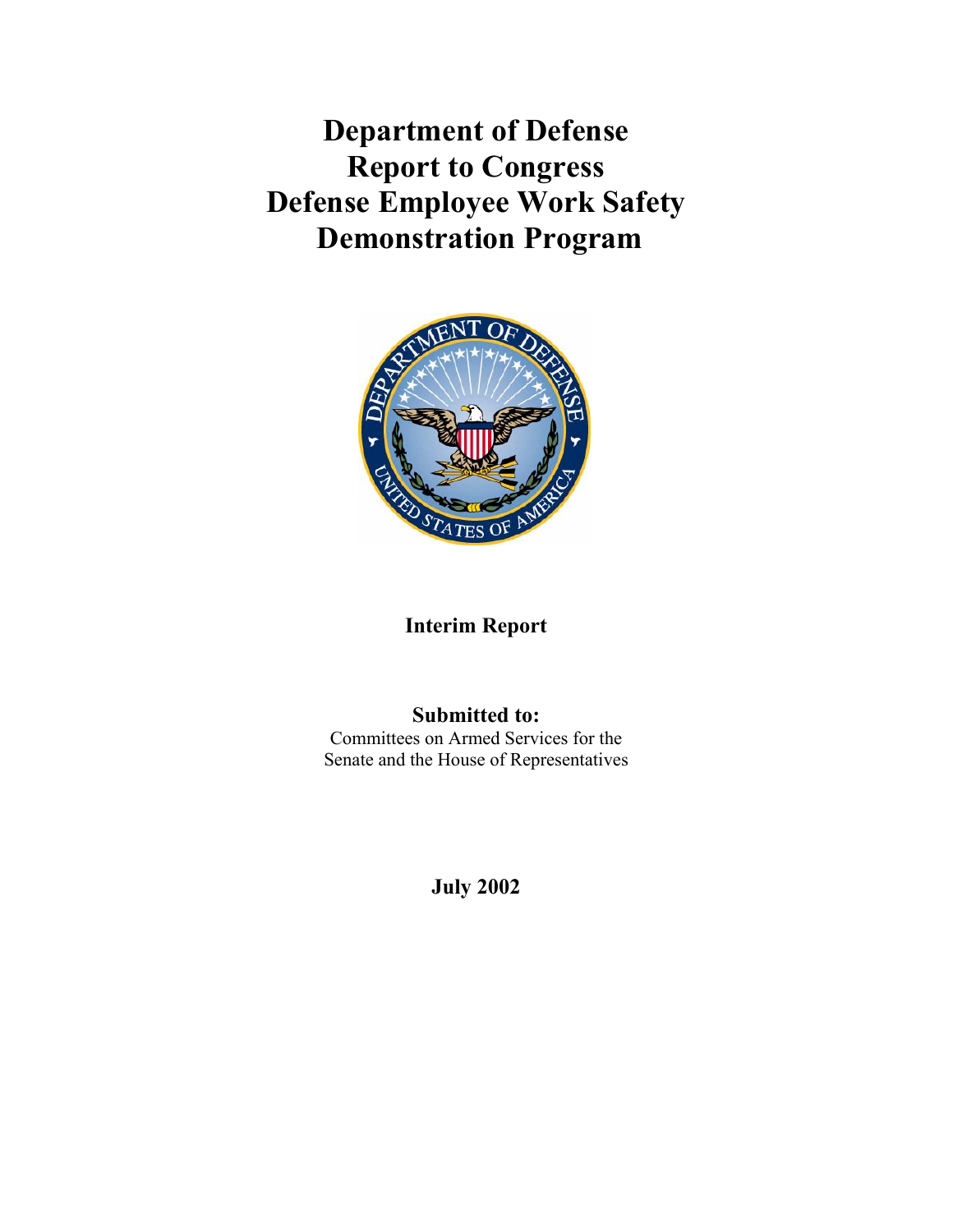#### **Executive Summary**

The Department of Defense Employee Work Safety Demonstration Program (Public Law 106- 398, section 1112) consists of pilot studies at Department of Defense (DoD) military installation and DoD agency sites to determine if implementation of private sector best safe work practices can reduce the civilian worker lost workday injury rates and the associated direct and indirect costs. Twelve (12) Department of Defense installations and sites were selected to participate in the pilot study. The private sector safe work practices chosen by the pilot sites include elements of performance-based safety programs, elements of behavior-based safety programs, metricbased safety programs, and integrated safety management programs.

Funding to the demonstration sites and implementation of private sector best practices is currently in progress. However, the program did not start on the date required by the law because funding was not made available until September 2001. The September 11 attack limited ability to travel and restricted access to military installations. The combination of delays put the program approximately one year behind its scheduled completion date. The effort to implement best practices, affect cultural change, and demonstrate measurable improvements will take time beyond the year allotted by the Public Law. Therefore, we recommend extending the program to the end of fiscal year 2003 (FY 2003).

An initial baseline assessment of the safety programs at each site was completed between October 15, 2001 and December 15, 2001. These studies establish the starting point for the program. The baseline assessment included a review of safety program policy, directives, regulations and instructions; an assessment of the site safety culture; assessment of the lost workday injury rate and a comparison of rates for FY 2001, FY 2000, and FY 1999; and the direct and indirect cost associated with all lost workday injuries and illnesses. This programmatic baseline was accomplished through document reviews, personnel interviews and work observations. Compliance with safety program requirements and the safety culture was assessed through direct observation of worksite activities and documented in the baseline document. Analysis of the information gathered during the baseline is under review. Additionally, interim and final reviews of each site will be performed during, and at the conclusion of, the pilot program. These reviews will be compared with the initial baselines to further determine the extent of programmatic and cultural changes.

The direct cost data (Department of Labor charge-back) for the pilot sites represents a cost of \$34 million. When considering a conservative estimate of indirect costs, there is an overall potential cost of \$103 million. The potential cost avoidance exceeds \$137 million for the 12 selected sites.

A web-based online reporting system has been developed to gather and share information for the DoD Employee Work Safety Demonstration Program. The reporting system will track implementation of pilot site best practices, as well as provide metric and status reporting during the life of the demonstration program.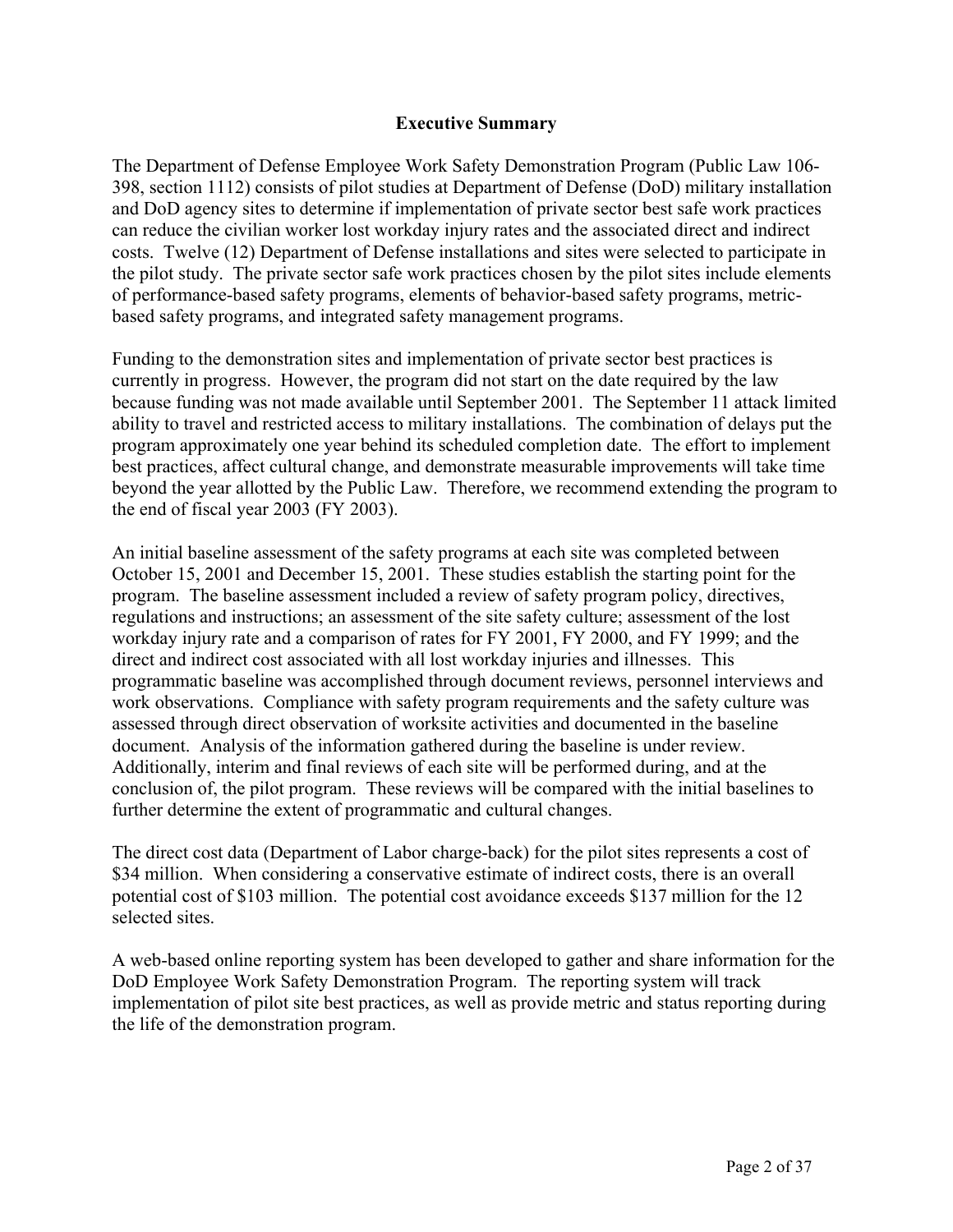## TABLE OF CONTENTS

| 1.0 |                                                                       |  |
|-----|-----------------------------------------------------------------------|--|
| 2.0 | Defense Employee Work Safety Demonstration Program (DEWSDP) Overview4 |  |
| 3.0 |                                                                       |  |
| 4.0 |                                                                       |  |
| 5.0 | Baseline of FY 1999, FY 2000, and FY 2001 Injury and Cost             |  |
|     |                                                                       |  |
| 5.2 |                                                                       |  |
| 5.3 |                                                                       |  |
| 5.4 |                                                                       |  |
|     |                                                                       |  |
|     |                                                                       |  |
| 6.0 | How the DEWSDP Differs from Previous Efforts to Improve DoD Safety24  |  |
|     |                                                                       |  |
|     |                                                                       |  |
|     |                                                                       |  |
|     |                                                                       |  |
|     |                                                                       |  |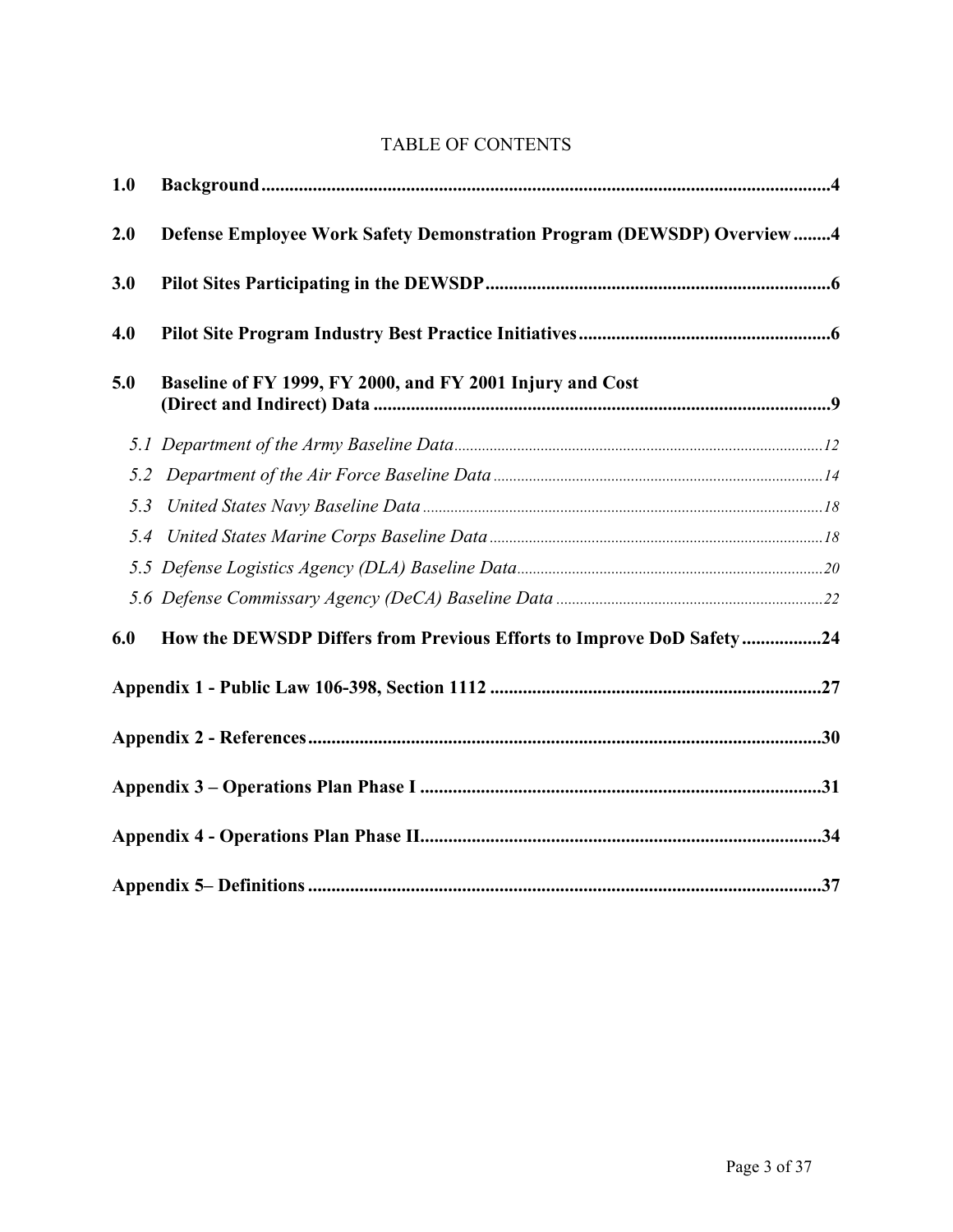### **1.0 Background**

The Fiscal Year 2001 National Defense Authorization Act, Public Law 106-398, section 1112, directed the Secretary of Defense to establish a Defense Employee Work Safety Demonstration Program (DEWSDP). The purpose of the program is to determine if the use of the private sector "best practices" will improve the DoD employee work safety record and reduce cost. It was envisioned that significant savings could be achieved to apply to force readiness or improving the infrastructure of DoD operations and facilities/agencies. The requirements of the Fiscal Year (FY) 2001 National Defense Authorization Act are included in this report (Appendix 1).

At the end of FY 2001, there were 76,567 DoD appropriated funded civilian employees receiving worker compensation. The annual direct cost of these claims (money paid by the Department of Labor (DOL) Office of Worker Compensation and charged-back to DoD) is over \$614 million (Appendix 2, Ref. 3). This does not reflect indirect costs, costs for injuries to military or nonappropriated personnel or loss of any physical resources. In addition, most of these civilian lost workday cases represent individuals who may impact force readiness.

The Deputy Under Secretary of Defense, Installations and Environment (ODUSD) (IE) SOH, assigned The Deputy Assistant Secretary of the Army (Environment, Safety and Occupational Health) as the contracting Executive Agent (EA). The Public Law 106-398, section 1112, authorized the expenditure of \$5 million and required a start date no later than, 180 days after the enactment of the Act, and termination of the program on September 30, 2002. However, the program start was delayed beyond the 180 days because funding was not provided until late FY 2001, and the tragedy on September 11 caused further delay. The lack of funding delayed solicitation of contract support for the installation baseline reviews, development of the web site for tracking and reporting, and the implementation at demonstration sites of their selected private sector best practice.

An operation plan (Appendix 3) was developed that outlined the program purpose; provided for oversight and management; involved the safety and health organizations from the Military Departments and Defense Agencies; established the reporting structure; and provided for the distribution of funds. This plan provided initial program funding of \$1,000,000 that was executed and contained provisions to distribute \$4,000,000 on August 1, 2001, for the program implementation and contract support. This plan was revised (Appendix 4) to create a second phase for projected distribution of funds, and to establish dates for reporting.

## **2.0 Defense Employee Work Safety Demonstration Program (DEWSDP) Overview**

The Fiscal Year 2001 National Defense Authorization Act provides for the DoD to initiate a Defense Employee Work Safety Demonstration Program (DEWSDP) at designated DoD service and agency installations and stores ("sites"). These sites were tasked with employing proven private sector models that improve worker safety and reduce associated injury costs. In accordance with the law, the Secretary of Defense directed that a set of Military Department sites and Defense Agencies from among those listed in the Federal Worker 2000 Presidential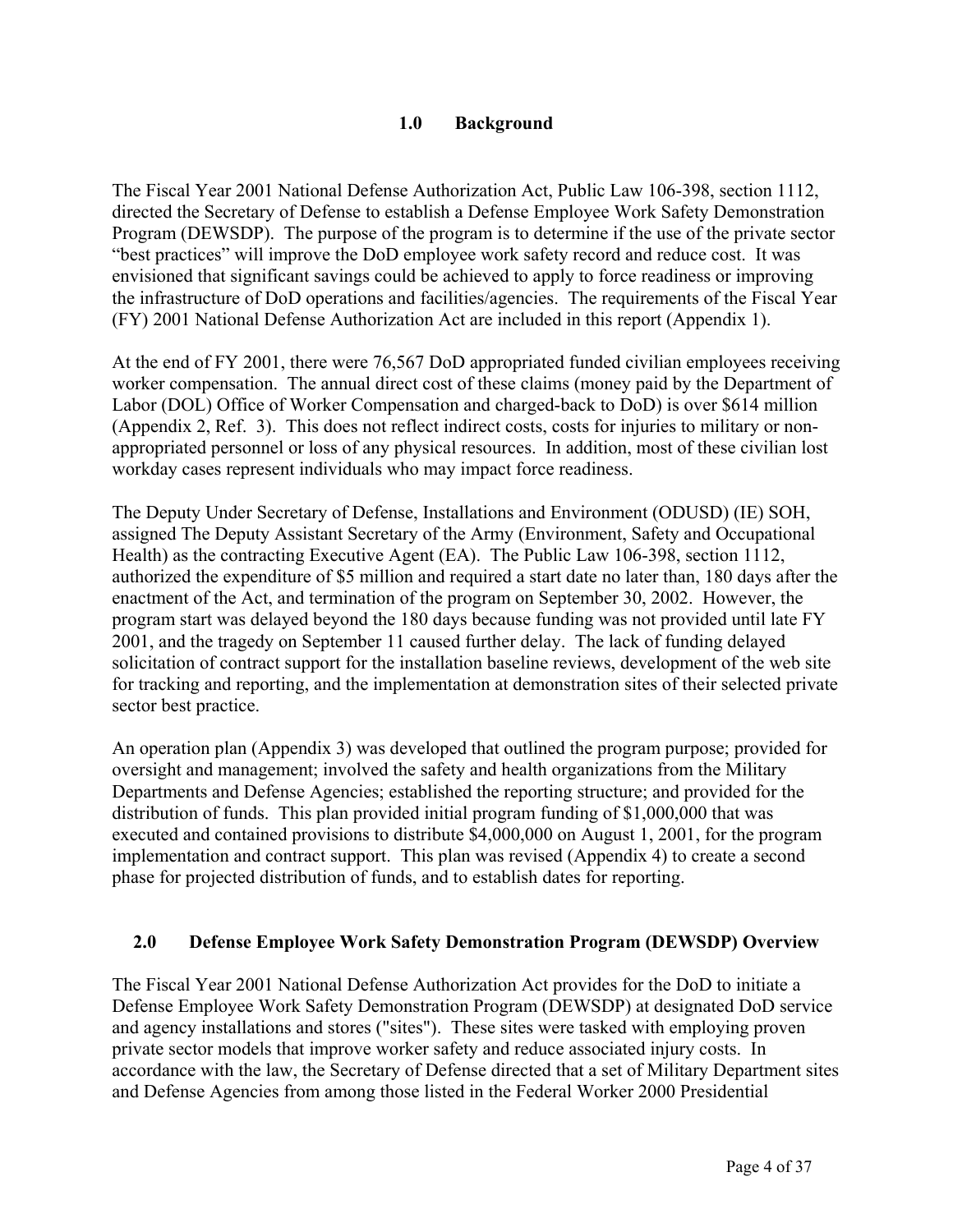Initiative be selected for this program. Accordingly, two sites were selected from each of the Military Departments (Army, Navy, Marine Corps, and Air Force) and two sites were selected from the Defense Logistics Agency (DLA), and two from the Defense Commissary Agency. With DoD concurrence, DLA selected two of its best field activities to further demonstrate that integrating industry best practices and including leading indicators could significantly improve the best of programs. Additionally, the Air Force did not have any sites on the Federal Worker 2000 list. Their selection was based on the requirement that two installations from each of the Armed Forces would participate and determine whether proven private sector models can further improve worker safety and reduce cost.

Key components of the DEWSDP include:

- 1. Baseline survey of the demonstration sites. Conduct baseline reviews or "snapshots" of each demonstration sites' key programs and processes that can have an impact on workplace injuries, illnesses, costs, and performance.
- 2. Implementation of private sector "Best Practices." Select and implement private industry procedures, processes and practices that will provide a positive impact on safety performance and cost. Individual private sector contractors will support and assist the demonstration sites to select and implement the contractor's best industry practices.
- 3. Analysis of civilian accident data and costs. During the baseline survey, conduct an analysis of the civilian lost workday injury rate and compare the lost workday injury rates for FY 2001 with FY 1999 and FY 2000. Note: Direct costs associated with all civilian lost workday injuries and illnesses will be captured and indirect costs will be estimated using a conservative multiplier of three (3), in accordance with Occupational Safety and Health Administration (OSHA) guidance (Appendix 2, Ref. 4). This multiplier was based on the average cost of a civilian compensation claim that OSHA recommends between 1.1 and 4.5.
- 4. Pilot Program reporting. Develop a web-based online reporting system to facilitate reporting for the duration of the demonstration program. The reporting will provide information on leading and lagging indicator metrics, and track progress on implementation of the private sector best practice.

An example of some leading and lagging metrics to be included on the web:

- Direct Costs and Indirect Costs for Injuries and Illnesses (lagging)
- Total Case Rates (TCR) and Lost Workday Case Rates (LWDI) (lagging)
- Observation Survey Rate and Safe Behaviors Rate (leading)
- Safety Perception Survey Response Rate (leading)
- 5. Completion survey and reporting (Demonstration Project). Conduct a final review at the end of the demonstration program (September 30, 2002 established by the law). The Secretary of Defense will issue a final report to the Congress, which includes an assessment of the pilot program and recommendations.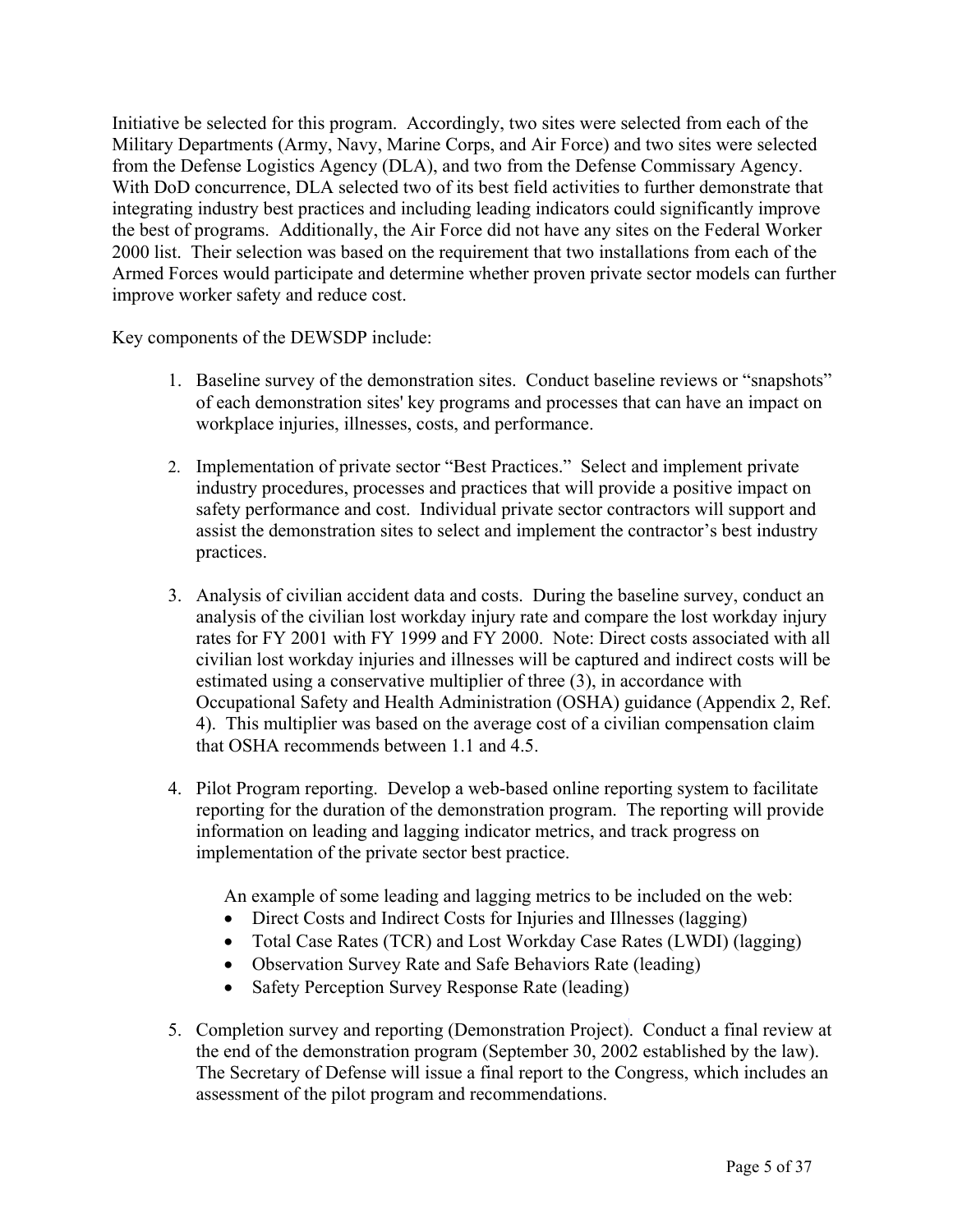### **3.0 Pilot Sites Participating in the DEWSDP**

In accordance with the requirements of Public Law 106-398, section 1112, the installations, agencies, and stores chosen to participate in the DEWSDP were selected from the Federal Worker 2000 Presidential Initiative (with the exception of the Air Force and DLA sites). The selection process was identified during a planning workshop held May 29-31, 2001.

The criteria identified to select the pilot sites included: Sites on the Federal Worker 2000 list; Sites with high injury rates based on total case rates (adequate base population); and Sites with a reasonable military and civilian population size (ease of implementation vs. target population size). DeCA sites on the Federal Worker 2000 list specifically included the commissaries at Fort Bragg, North Carolina and Wright-Patterson Air Force Base (AFB), Ohio. However, individually, these stores do not have a significant population of civilian workers for statistical analysis. Therefore, participation was expanded to include other stores within their same organizational Zone to obtain this significant population (>1000 workers).

Criteria identified to exclude sites included: Exempt installation/activity if undergoing facility closure (base realignment and closure or out-sourcing considerations); Exempt installation/activity if already meeting FY 2004 target goals; Exempt installation/activity if they are undergoing an A76 transition (Civilian employees are rolling over to a private contractor).

Based on the identified criteria, each service and agency selected the following pilot sites:

U. S. Army U. S. Navy Ft Bragg - NC NAF Key West - FL Watervliet Arsenal - NY NAS Kingsville - TX

U. S. Marine Corps U. S. Air Force Camp Lejeune - NC Hill AFB - UT Camp Pendleton - CA Tinker AFB - OK

Defense Logistics Agency Defense Commissary Agency (DeCA) Defense Supply Center - Columbus, OH Zone 29 Commissaries (Incl. Ft Bragg) Defense Supply Center - Richmond, VA Zone 27 Commissaries (Incl. Wright-

Patterson)

#### **4.0 Pilot Site Program Industry Best Practice Initiatives**

In accordance with the requirements of Public Law 106-398, section 1112, each of the Military Department and Defense Agency demonstration projects are required to incorporate those best practices that have documented success in private industry, the Government, or those identified in published research. The best industry practice selected should include those practices that contain elements that provide for management leadership and employee involvement, worksite activity analysis, hazard identification, control or prevention, and training. The best work safety practices selected are listed in **Table 1**.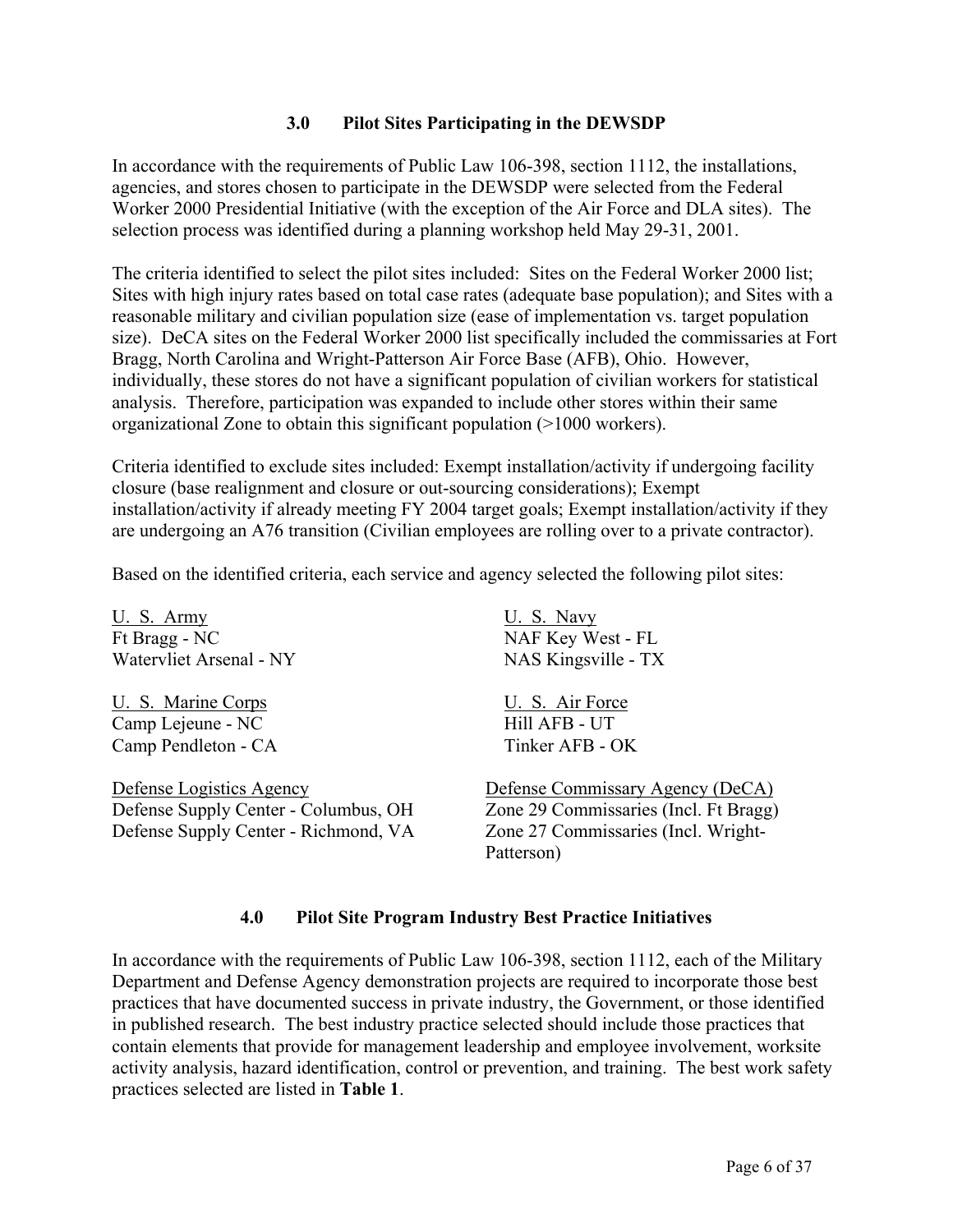| <b>Site</b>                   | <b>Selected Private Sector Best Practice</b> |  |
|-------------------------------|----------------------------------------------|--|
| USA - Watervliet Arsenal - NY | DuPont Program                               |  |
| USA - Ft Bragg - NC           | DuPont Program                               |  |
| USAF - Hill AFB - UT          | <b>Voluntary Protection Program</b>          |  |
| USAF - Tinker AFB - OK        | <b>Integrated Safety Management</b>          |  |
| USN - NAF Key West - FL       | <b>Integrated Safety Management</b>          |  |
| USN - NAS Kingsville - TX     | <b>Voluntary Protection Program</b>          |  |
| USMC - Camp Lejeune - NC      | <b>Integrated Safety Management</b>          |  |
| USMC - Camp Pendleton - CA    | <b>Voluntary Protection Program</b>          |  |
| DLA - Richmond - VA           | <b>Voluntary Protection Program</b>          |  |
| DLA - Columbus - OH           | <b>Voluntary Protection Program</b>          |  |
| DeCA – DeCA Zone 27           | <b>Integrated Safety Management</b>          |  |
| DeCA – DeCA Zone 29           | <b>Integrated Safety Management</b>          |  |
|                               |                                              |  |

**Table 1: Best Work Safety Practices** 

Summary of the best practices:

**DuPont Program** – The DuPont Management System reduces injuries, saves lives and improves performance through a holistic safety management process. A unique, dynamic, customizable process drives safety performance through leading indicators that are measured, analyzed, and communicated throughout the organization.

The DuPont Management System Program is enhanced with an information infrastructure that captures and analyzes metrics and process changes that provide positive feedback of safety integration. The information infrastructure includes an integrated communications effort that provides knowledge to all of the members of the organization, and informs management, surrounding organizations, and communities of the changes in safety culture that are occurring.

The DuPont process is built on the principle that safety is everyone's responsibility, driven by a strong leadership commitment to an enhanced safety culture.

**Integrated Safety Management** - Westinghouse Safety Management Solutions (WSMS) utilized Department of Energy's Integrated Safety Management (ISM) Program. It is a systematic approach to integrating safety into workplace planning and execution. ISM combines all the elements of environment, safety and health into one system focused on accomplishing work safety. ISM uses five core functions and eight guiding principles to ensure safety is integrated into all work activities. The core functions are: define the scope of work, identify and analyze hazards, develop and implement controls, perform work safely and feedback and improvement. The eight guiding principles include: line management responsibility for safety, clear roles and responsibilities, personnel competence, balanced priorities, identification of safety standards and requirements, controls tailored to hazards, operations authorization to perform work, and worker involvement. Leadership and worker involvement in the processes are essential attributes of the ISM system.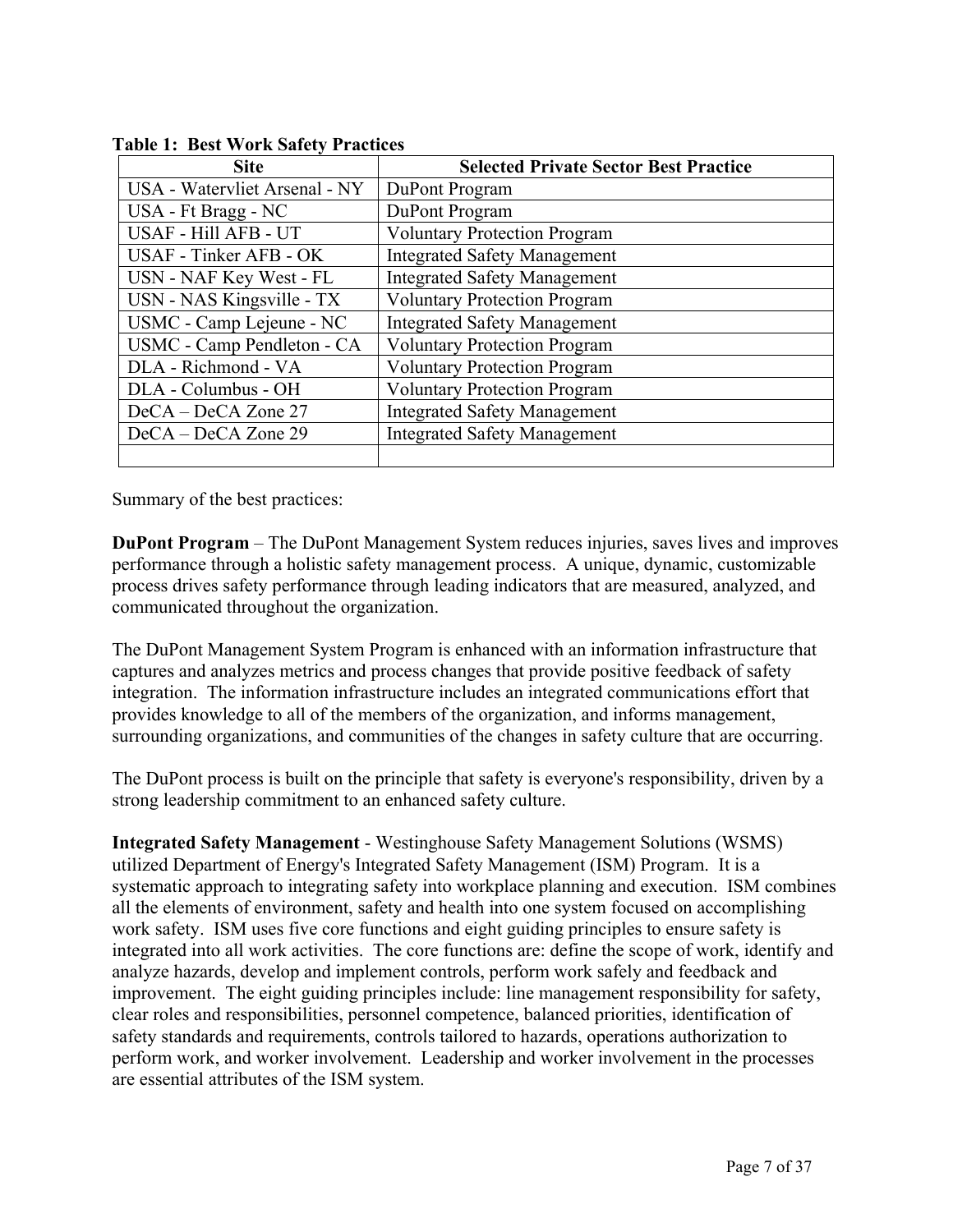**Voluntary Protection Program (VPP)** – The Voluntary Protection Program (VPP) is designed to recognize and promote effective safety and health management. Under the VPP, management, labor, and OSHA establish a cooperative workplace relationship.

- Management agrees to operate an effective program that meets an established set of criteria
- Employees agree to participate in the program and work with management to ensure a safe and healthful workplace
- The goal is to achieve OSHA VPP certification which reduces OSHA surveillance

The VPP concept recognizes that compliance enforcement alone can never fully achieve the objectives of the Occupational Safety and Health Act. Good safety management programs that go beyond OSHA standards can protect workers more effectively than simple compliance.

The co-developed DLA/Logistics Management Institute (LMI) Synergy Action Plan transports a management system composed of best practices from successful OSHA Voluntary Protection Programs and successful corporate programs to the next level. It makes facility-specific Safety Action Plans and performance metrics part of the organization's strategic planning process. As part of the organization strategic plan, each facility must develop an Action Plan. Each Action Plan consists of facility-specific Safety and Occupational Health (SOH) performance metrics. Action Plan metrics consist of leading indicators that focus attention on prevention, which is different from the lagging indicators used in the Work Safety Demonstration reporting. A SOH program based on metrics means the facility will focus efforts on performance measures and leading indicators. Such a focus helps to clarify the target, and provides periodic feedback on whether you are closing in on the target (or not). A focus on performance measures also helps commanders and program managers assess their work plans, priorities, and budget.

JJ Keller, S & H Consulting Services, Star Consulting, MELE Associates, and Zoldak Group Inc. are providing on-site assessments, developing safety program element guidance and training management and workers to further enhance injury reduction. The Zoldak Group Inc. Facility Management Assistant is a risk-based methodology and software tool that establishes a collaborative environment for risk management. It supports all five steps of Operational Risk Management (ORM) and all data collection, collaboration, and analytical elements of the OSHA Voluntary Protection Program (VPP).

The Technology TEAM Inc. (TEAM) is providing program management support to the Deputy Under Secretary of Defense, Installations and Environment (Safety and Occupational Health) (DUSDIE (SOH)). TEAM is providing technical oversight for the program and developed a web-based online reporting system. This system tracks implementation of pilot site best practices, metrics, and status reports during the life of the demonstration program.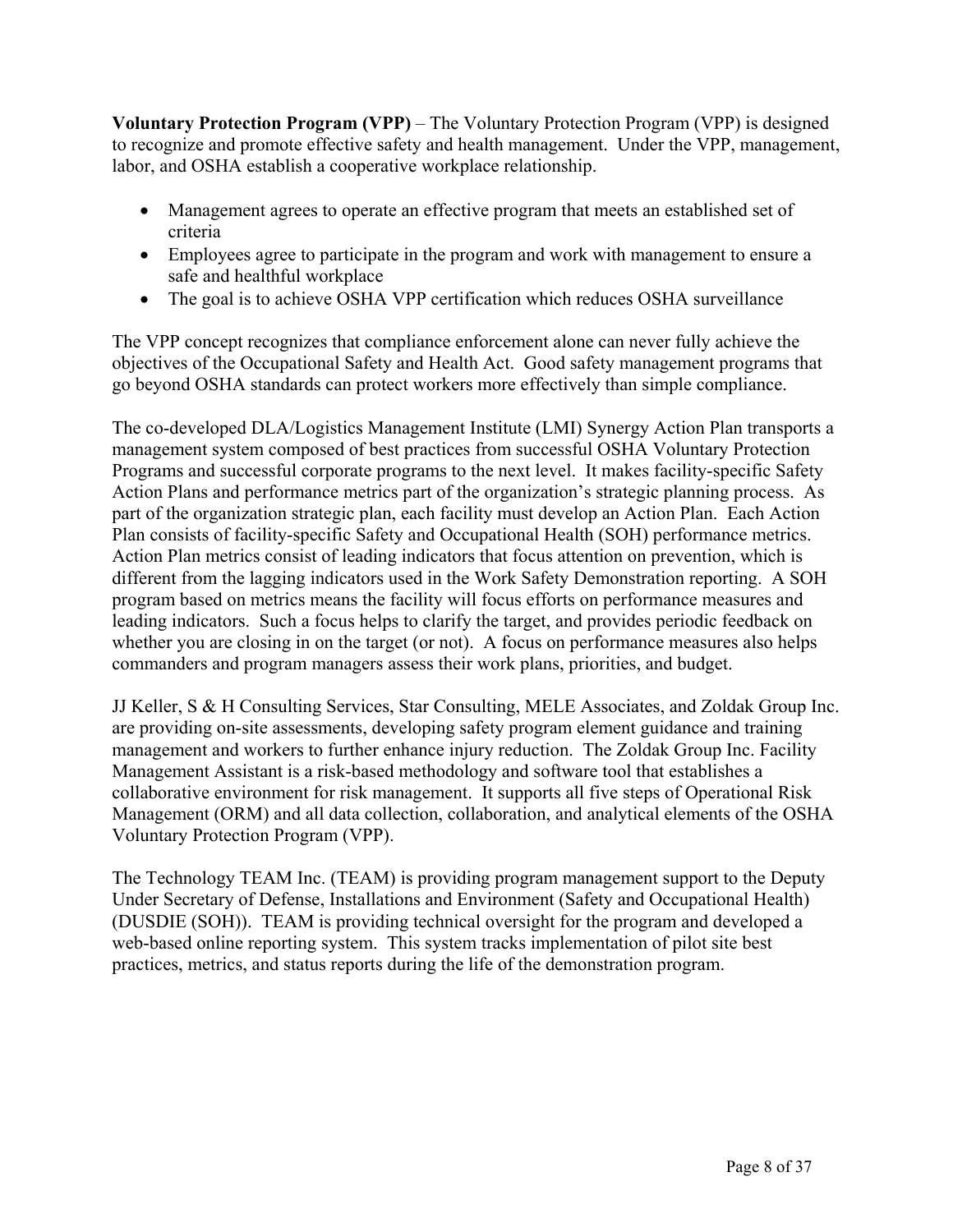## **5.0 Baseline of FY 1999, FY 2000, and FY 2001 Injury and Cost (Direct and Indirect) Data**

As required in Public Law 106-398, section 1112, injury and cost data for FY 1999, FY 2000, and FY 2001 has been collected for the pilot sites and is presented in this report.

The baseline assessment teams identified and collected injury and illness lost workday and cost data (direct and indirect). Information in this section was collected from the safety and health departments, the human resources (compensation program administrator) department, and the payroll and accounting department. This information will be evaluated and compared against data collected by the Department of Labor (DOL) injury and illness reporting system.

It is noted that definitions and data collection policies, procedures and systems for injury and illness data, and cost data varies among the Military Departments and Agencies. The different functions (safety, health and personnel) within the Department or Agency have different roles and responsibilities for the collection of injury, illness and cost data and use the information differently. At some sites, the Safety office investigates and reports work-related injuries (both appropriated and non-appropriated workers) and the Occupational Health office investigates and reports work-related illnesses. However, the Human Resources (personnel) office has responsibility for managing the civilian workers compensation program and manages all compensation claims. The safety guidelines are very specific for accident reporting and require that the injury must occur on duty while performing assigned work duties. However, many of the lost work day cases that result in a Federal Employee Compensation Act (FECA) claim are incidental to the worksite and do not meet the safety criteria for reporting through the safety accident reporting system. Therefore, lost time injury rates reported by safety are different than those reported by the compensation office. Additionally, the safety and health functions use estimated costs and estimate the number of lost workdays for reporting injuries and illness. The Human Resources function monitors all direct cost for all injury and illness compensation claims. However, the only direct cost information available is from the DOL, who charge-back to the DoD component using the old fiscal year (July 1 to June 30). The Secretary of Defense has initiated a Department-wide effort to capture lost time for injuries. The Secretary's initiative has collected continuation of pay and leave without pay for the last two years. These metrics were not available for inclusion in the interim report, but will be submitted as a part of the final analysis.

In keeping with the intent of the law, which required capture of the previous two-year's worth of data just prior to the start of the program, FY 2000 and FY 2001 injury rates and compensation costs have been collected for all pilot sites.

Some of the site injury statistics were standardized for this report due to differences in methods (injury and illness definitions, reporting practices and procedures) used at individual sites for calculating the lost workday and total case rates (e.g., the U.S. Marine Corps sites calculated their rates based on 100,000 man-hours). Definitions for lost workday and total case rates are given in Appendix 5. To normalize the data, injury rates were recalculated using the OSHA and DOL methodology. This methodology normalizes the rate of injuries per the number of manhours worked during the year, to a standard of 200,000 man-hours using the following formulas: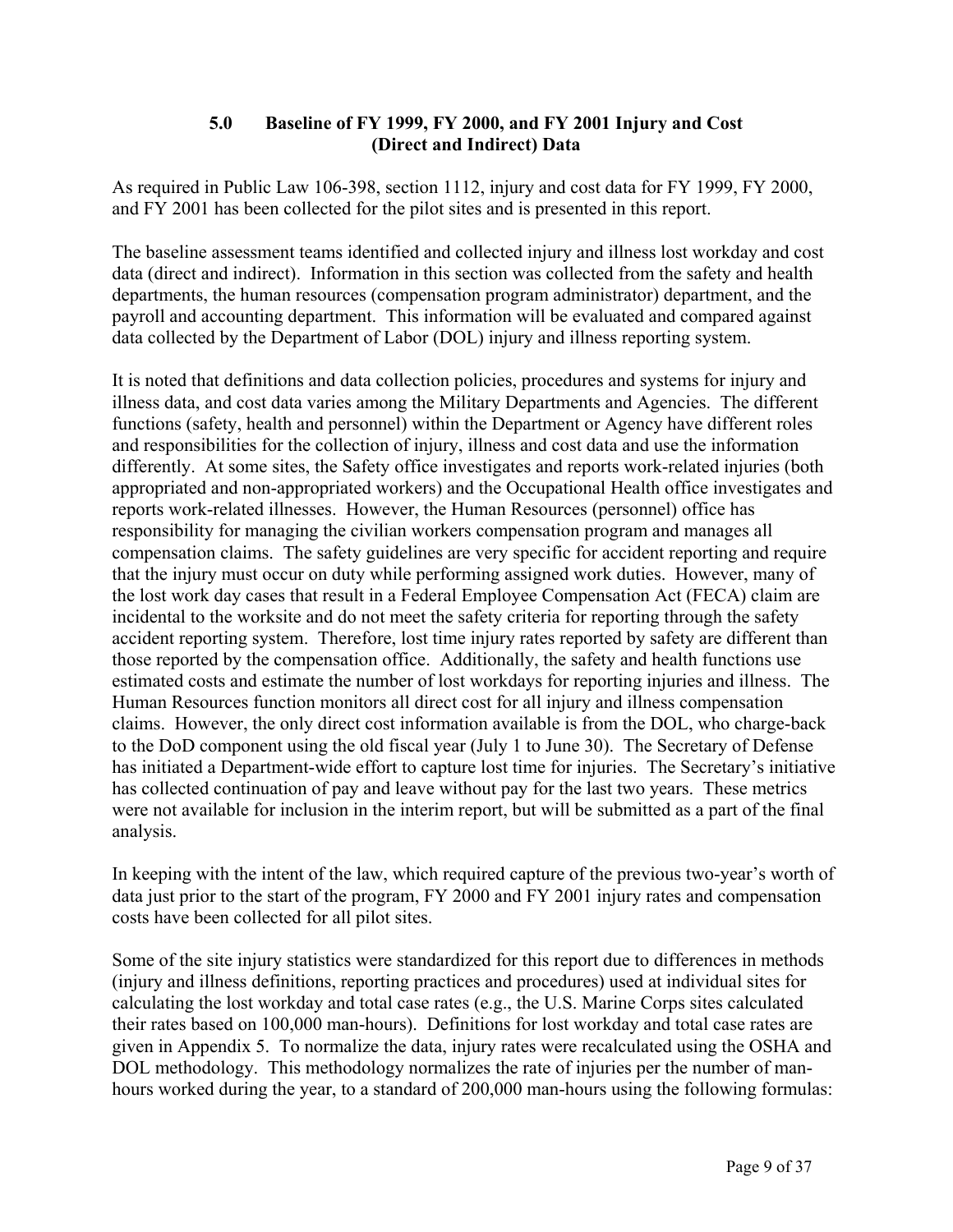## Lost Workday Injury Rate (LWDI)

## $LWDI =$  Number of Lost Workday Cases  $X\,200,000$  Man-hours Total hours worked by the target population during the period in question

Total Case Rate (TCR)

## $TCR =$  Number of reported injuries  $X\,200,000$  Man-hours Total hours worked by the target population during the period in question

The 200,000 hours in the formula represents 100 employees working 40 hours per week and 50 weeks per year. This number keeps the value that results from these formulas small. The number of employee hours comes from pilot site records, or it can be estimated by using the total target population multiplied by 2000 hours per year. The total case rates equates to the number of reported lost workday injuries, restricted workday injuries, medical treatment cases, and at some sites the first aid cases.

Compensation costs presented in this report reflect only the Office of Worker's Compensation Program (OWCP) costs reported by the Department of Labor to the installation. Continuation of Pay (COP) hours and cost metrics will be included as data becomes available. The injury rates and compensation costs presented in this report reflect only the rates and costs for DoD civilian employees who are funded directly by the individual pilot sites. They do not include the rates and costs for non-appropriated civilian employees or civilians who have been contracted to perform work at the individual pilot site.

A baseline of the Lost Workday Injury (LWDI) Rates, Total Case Rates (TCR), both direct (compensation cost paid by the Department of Labor) and indirect costs (estimated using the OSHA guidance) were identified to help determine impacts of the selected private sector safe work practices. The collection of LWDI, TCR, and cost data was difficult to get because requirements vary among DoD components for maintaining this data. The collection and verification of the data is ongoing. Additionally, the process for identification of direct and indirect cost is under review to determine if all injury and illness costs are accurately tracked and reported**.** In future reports, this project will add the metrics from the Secretary's initiative to reduce lost time for injuries.

Due to the potential for changes in the injury rates and compensation costs presented in this report, the baseline rates and costs will be revisited during the program. This is necessary since the baseline injury rates and/or compensation costs for FY 2001 could increase due to delinquent or pending claims. The baseline injury rates and worker compensation costs for FY 1999, FY 2000, and FY 2001, for each of the pilot sites, are as follows:

The established baseline injury rates and compensation costs (FY 2001) are summarized in **Table 2**.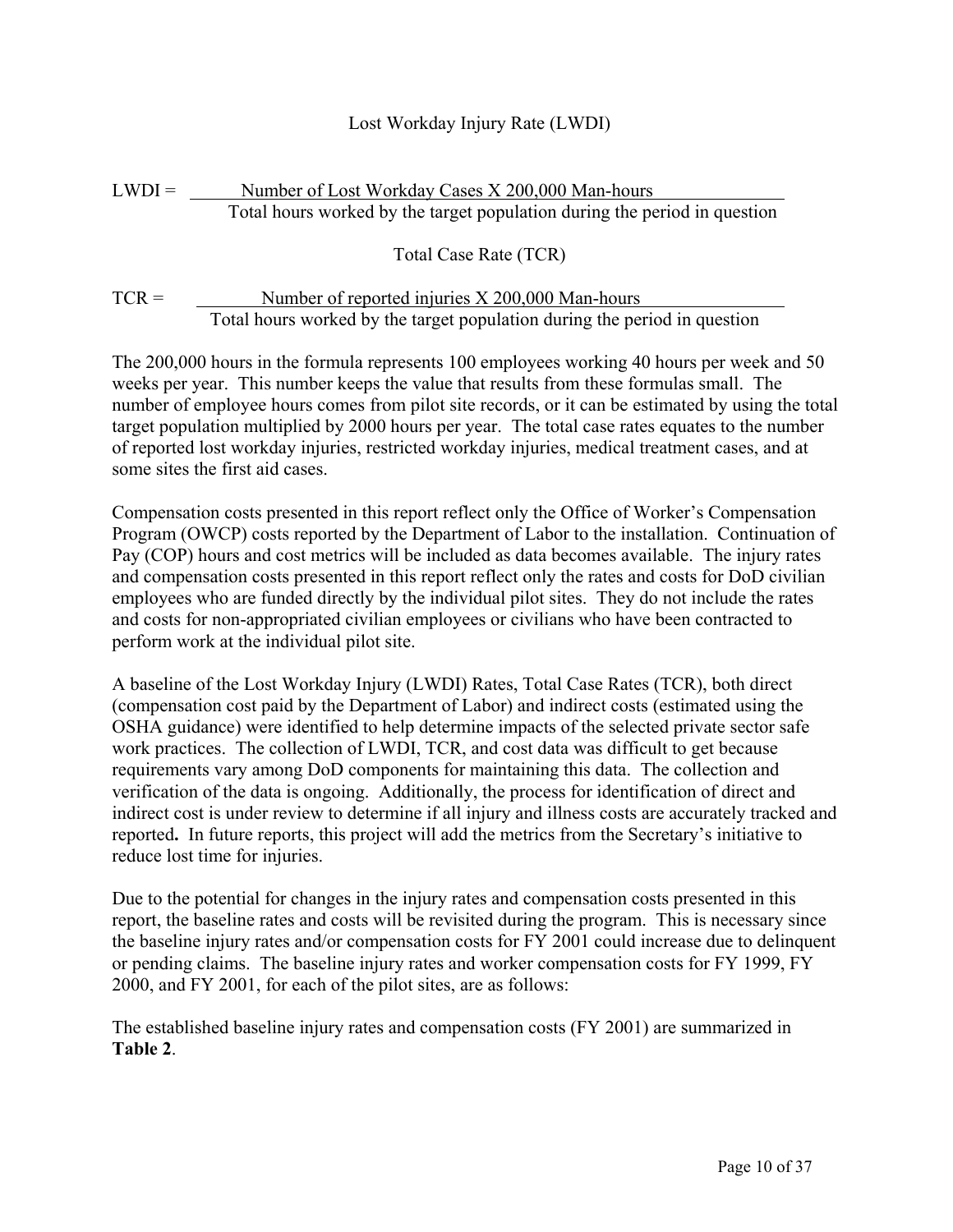| <b>Site</b>                       | <b>LWDI</b> rate | <b>TCR</b> | <b>Direct Costs</b> | <b>Indirect</b> |
|-----------------------------------|------------------|------------|---------------------|-----------------|
|                                   | (per 100)        | (per 100)  | (x\$1000)           | Costs           |
|                                   | workers)         | workers)   |                     | (x\$1000)       |
| USA - Watervliet Arsenal - NY     | 2.70             | 6.50       | 2,199               | 6,597           |
| USA - Ft Bragg - NC               | 4.48             | 6.40       | 2,795               | 8,385           |
| USAF - Hill AFB - UT              | 0.65             | 4.16       | 5,833               | 17,499          |
| USAF - Tinker AFB - OK            | 2.13             | 4.99       | 12,399              | 37,197          |
| USN - Key West NAS - FL           | 4.70             | 9.10       | 449                 | 1,347           |
| USN - Kingsville NAS - TX         | 9.60             | 13.30      | 902                 | 2,706           |
| USMC - Camp Lejeune - NC          | 11.00            | 13.13      | 3,445               | 10,335          |
| <b>USMC</b> - Camp Pendleton - CA | 9.60             | 17.50      | 4,233               | 12,699          |
| DLA - Richmond - VA               | 0.77             | 4.20       | 717                 | 2,151           |
| DLA - Columbus - OH               | 0.87             | 4.80       | 1,134               | 3,402           |
| DeCA - Zone 27                    | 6.18             | 9.51       | 93                  | 279             |
| DeCA - Zone 29                    | 5.66             | 7.46       | 102                 | 306             |
| Totals                            |                  |            | 34,301              | 102,903         |

**Table 2: FY 2001 Baseline Injury Rates and Compensation Costs** 

The lost workday injury (LWDI) rate represents the number of lost workday cases per 100 workers and is calculated according to OSHA and Department of Labor reporting requirements (Appendix 2, Ref.  $2 \& 3$ ). The Total Case rate is the total number of all injuries and illnesses that resulted in the creation of a workers compensation case. This rate includes all lost workday cases and non-lost workday injuries and illness where a compensation case was created and this rate is calculated per the same requirements (DODI 6055.7). The injury/illness direct cost data presented in the table were obtained from the Department of Labor, Office of Workers Compensation. Direct cost is the charge-back cost to each service/agency. However, the direct cost will change when continuation of pay are added. Additionally, the boundaries of the DeCA zones 27 and 29 have changed, but zone 27 includes the Wright-Patterson commissary and zone 29 includes the Fort Bragg commissary. The DOL charge-back costs listed above are for the stores at the two installations. Indirect costs were determined by using an Occupational Safety and Health Administration model based on the type of work activity. The indirect cost is calculated to be three times the direct cost. This number will change as other direct costs are identified.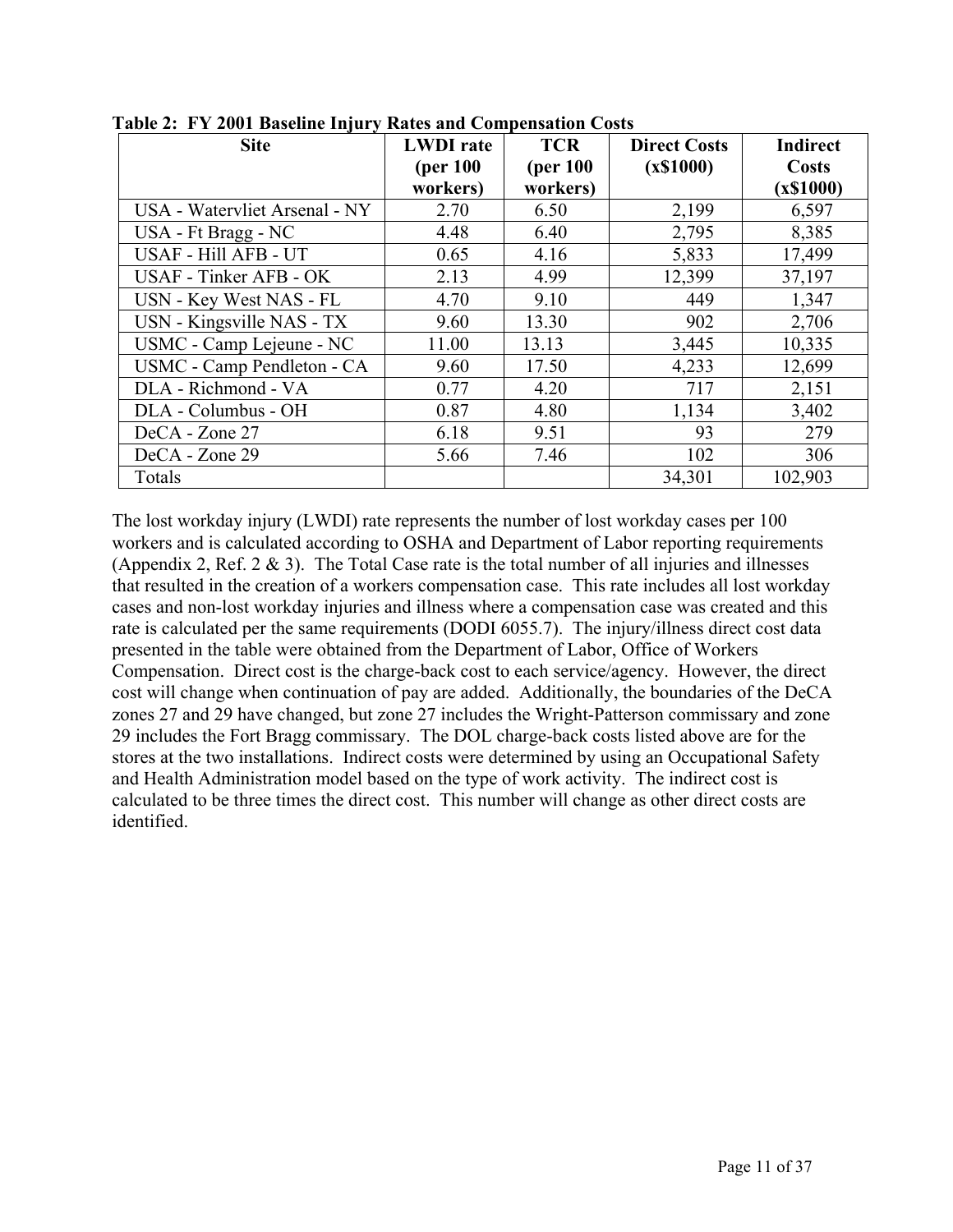## **5.1 Department of the Army Baseline Data**

Injury rates and worker compensation costs have been gathered for Watervliet Arsenal, New York and Fort Bragg, North Carolina. This injury and compensation data were obtained from site personnel (Safety, Occupational Health, and Human Resources Departments). Both injury and compensation data are by fiscal year.



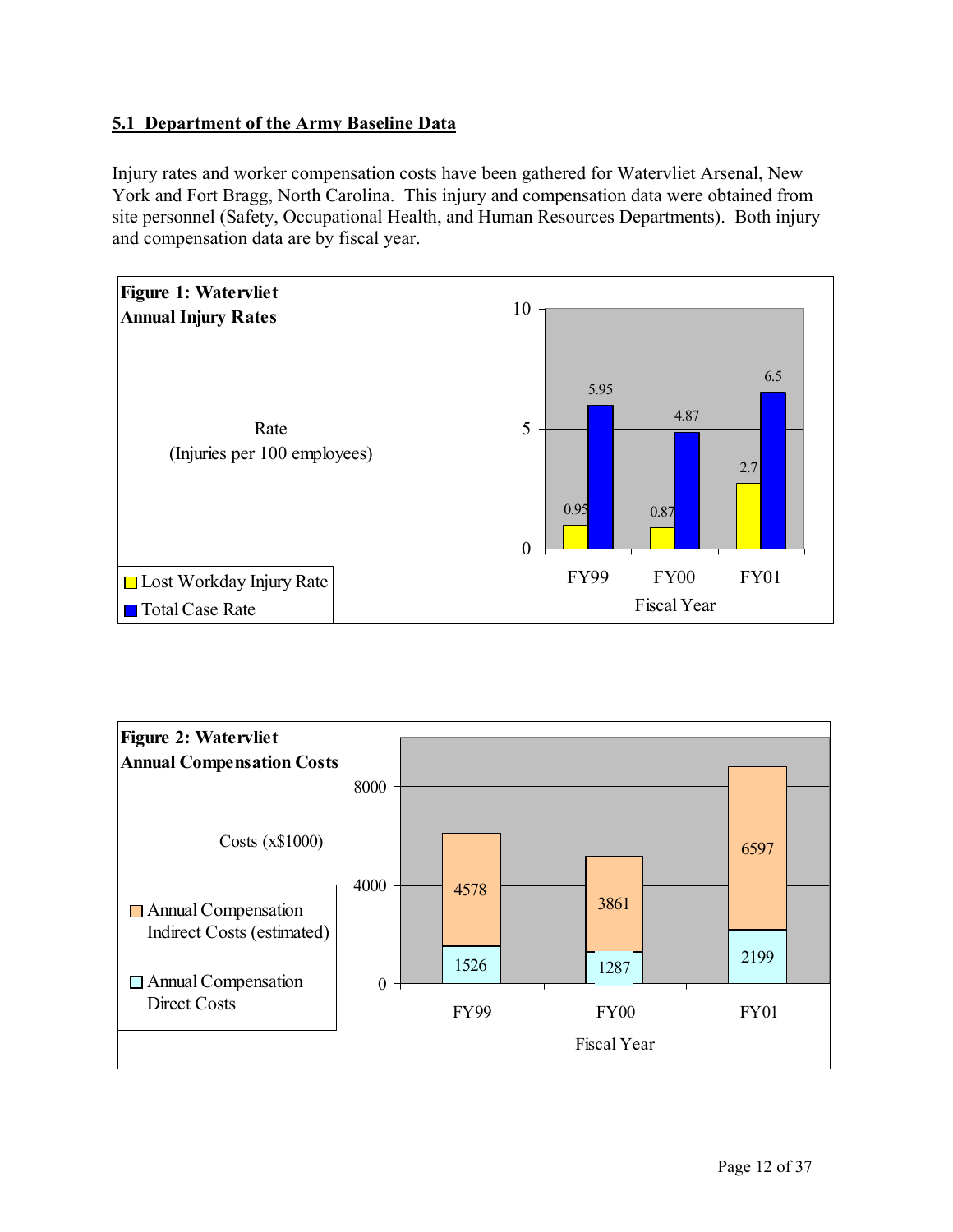The Fort Bragg injury data were obtained from site personnel (Safety, Occupational Health, and Human Resources Departments). Both injury and compensation data are by fiscal year.



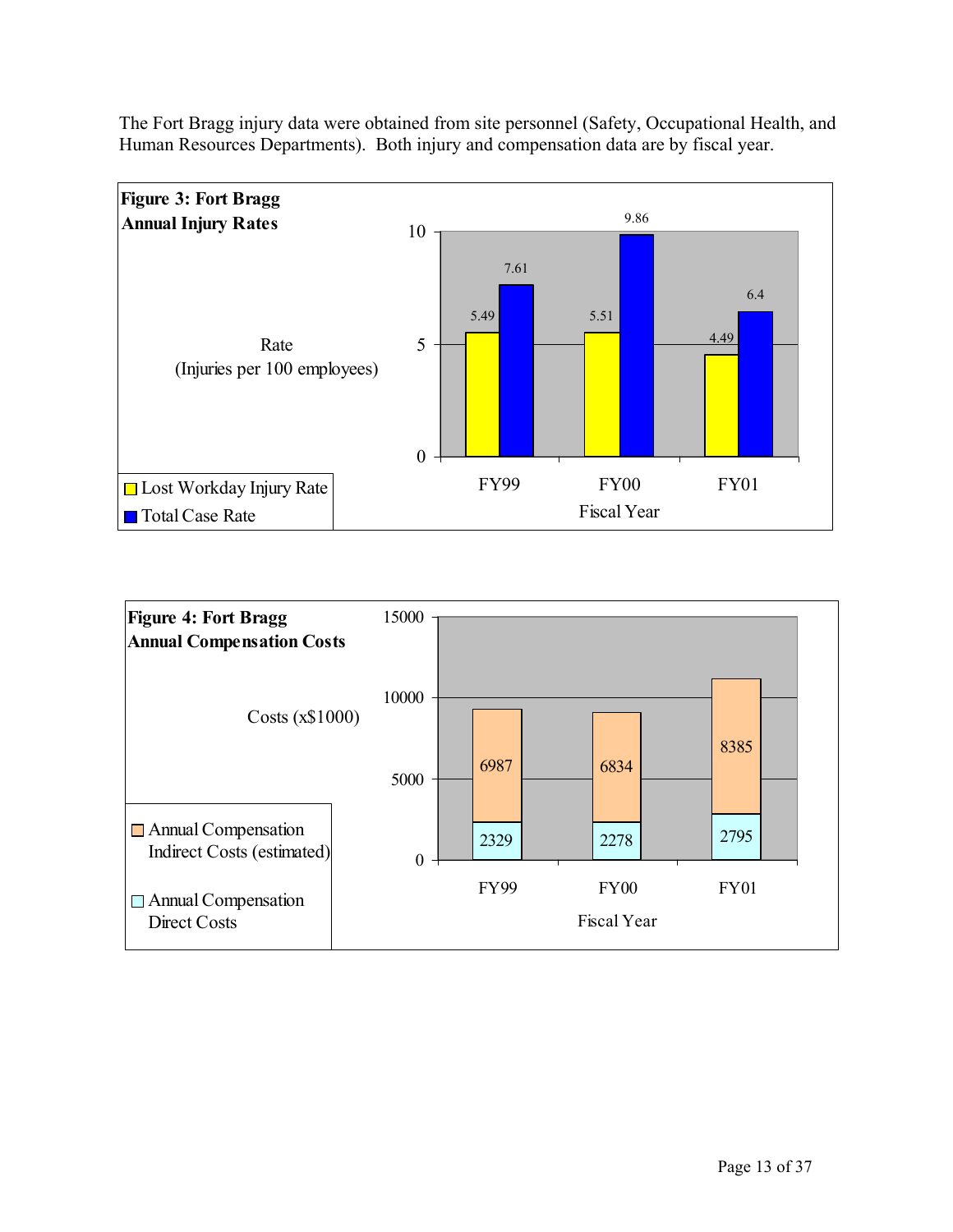## **5.2 Department of the Air Force Baseline Data**

Injury rates and worker compensation costs have been gathered for Hill AFB, Utah and Tinker AFB, Oklahoma. The injury/illness data were obtained from site Safety, Occupational Health, and Human Resources Departments. Both injury and compensation data are by fiscal year.



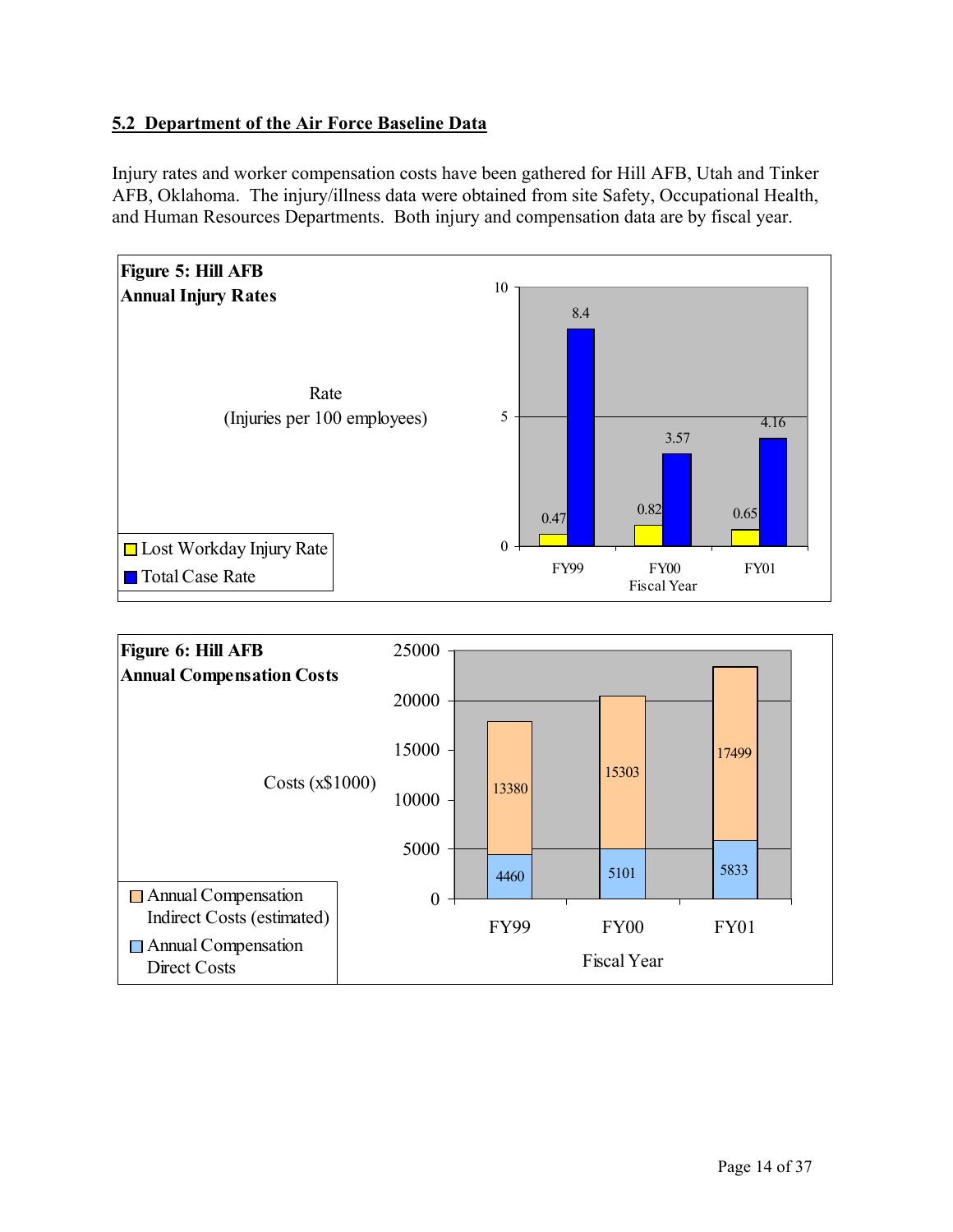

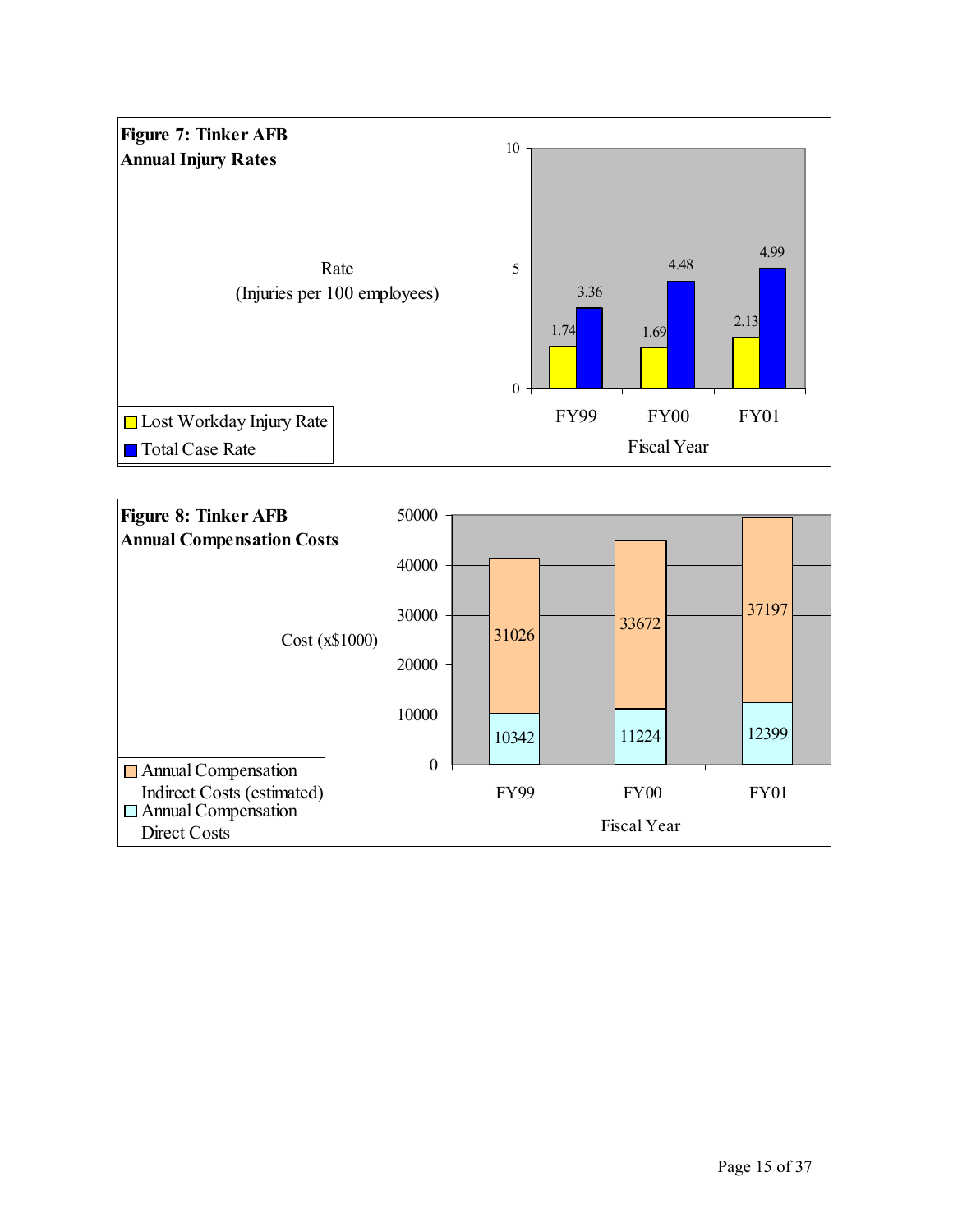## **5.3 Department of the Navy Baseline Data**

Injury rates and worker compensation costs have been gathered for the Naval Air Facility at Key West, Florida and Naval Air Station at Kingsville, Texas. Both Lost Workday Injury (LWDI) rates and Total Case Rates (TCR) are reported for these sites.

The injury data were obtained from site Safety, Occupational Health, and Human Resources Departments. The injury data are by fiscal year.



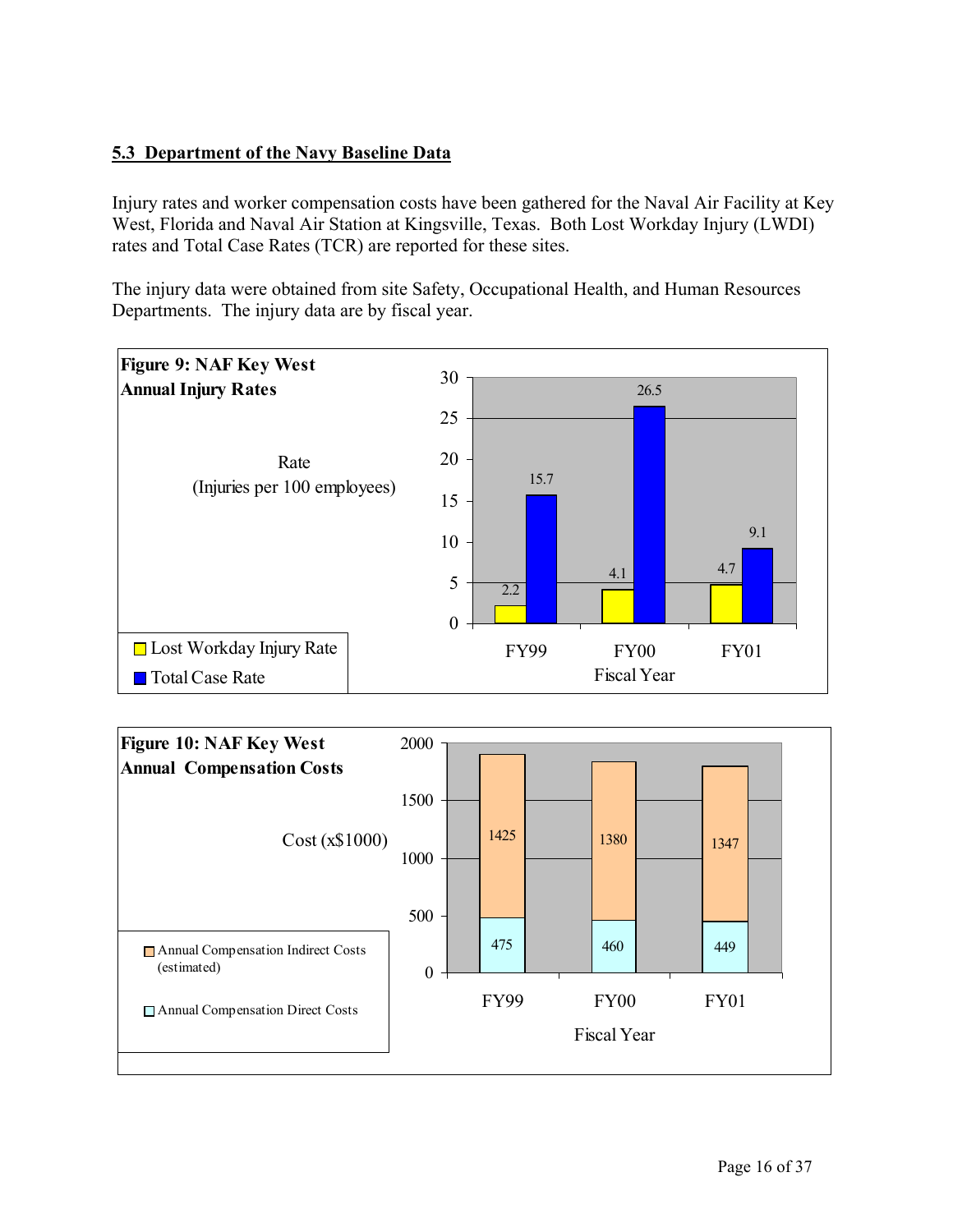

The injury data were obtained from site Safety, Occupational Health, and Human Resources Departments. The injury data are by fiscal year.

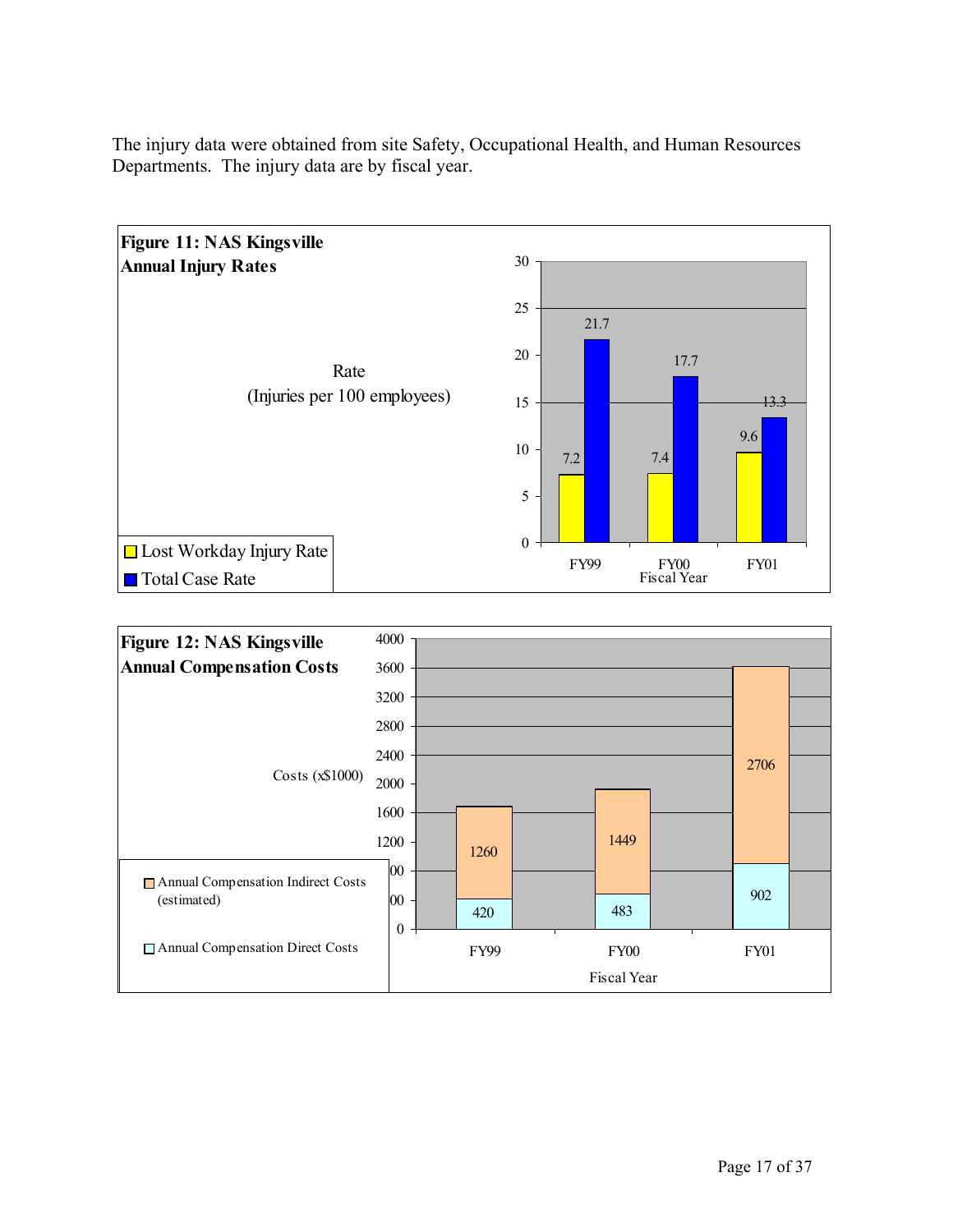## **5.4 United States Marine Corps Baseline Data**

The injury data were obtained from site Safety, Occupational Health, and Human Resources Departments for the appropriated funded civilians only. Both injury and compensation data are by fiscal year.



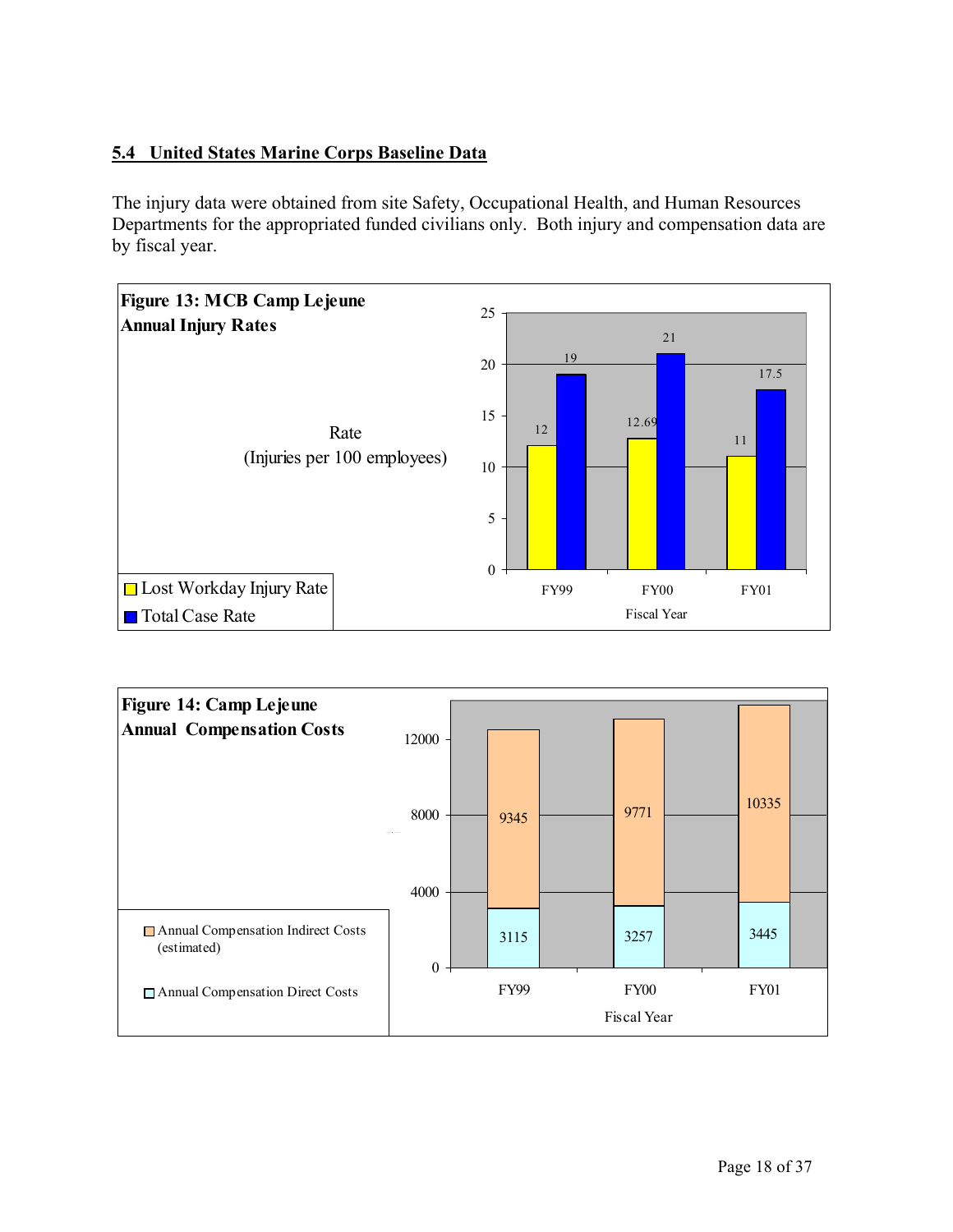

The injury data were obtained from site Safety, Occupational Health, and Human Resources Departments. Both injury and compensation data are by fiscal year.

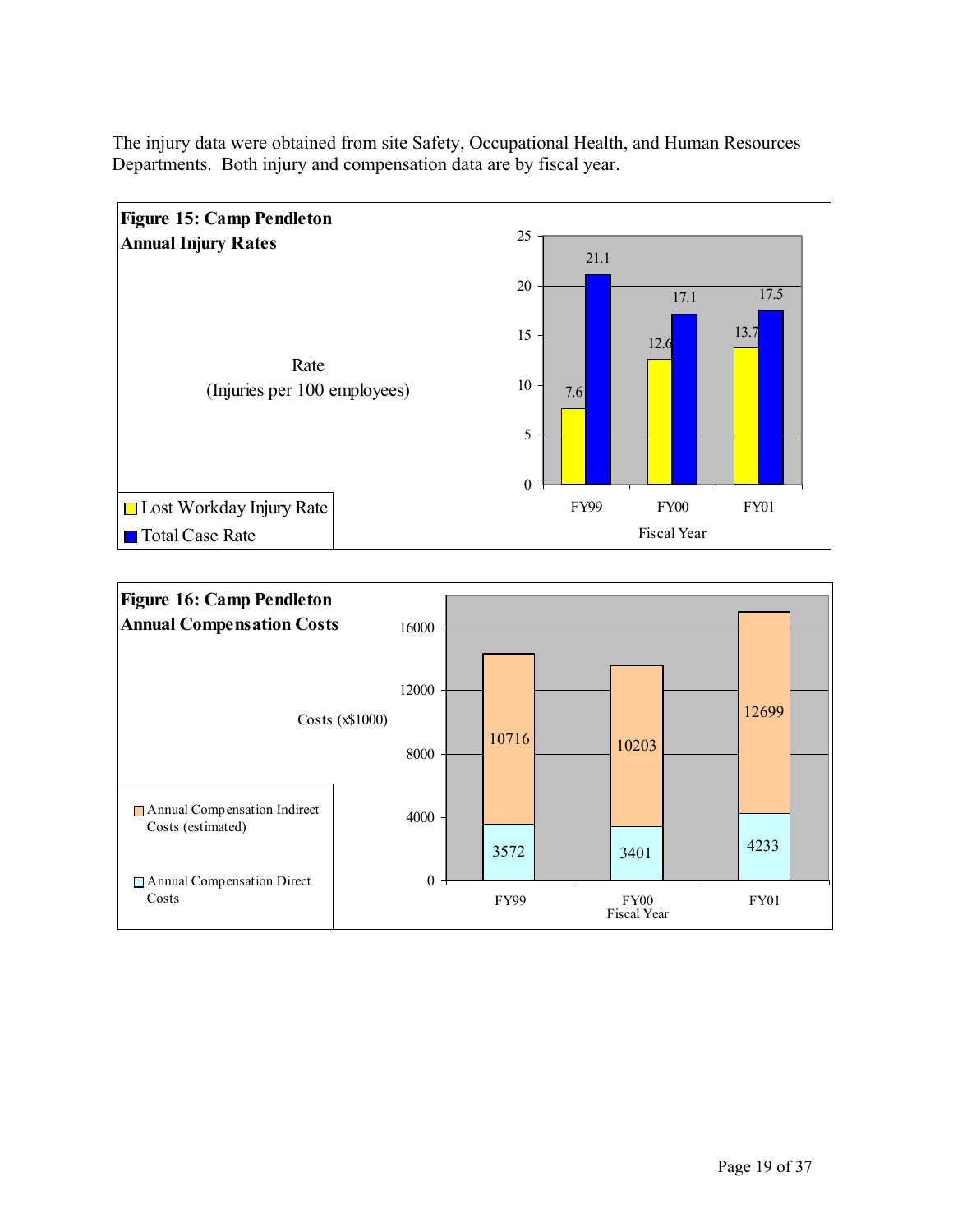## **5.5 Defense Logistics Agency (DLA) Baseline Data**

Injury rates and worker compensation costs have been gathered for the DLA sites at Columbus, Ohio and Richmond, Virginia. Both Lost Workday Injury rates and Total Case rates are reported for these sites. The injury data were obtained from site Safety, Occupational Health, and Human Resources Departments. Both injury and compensation data are by fiscal year.

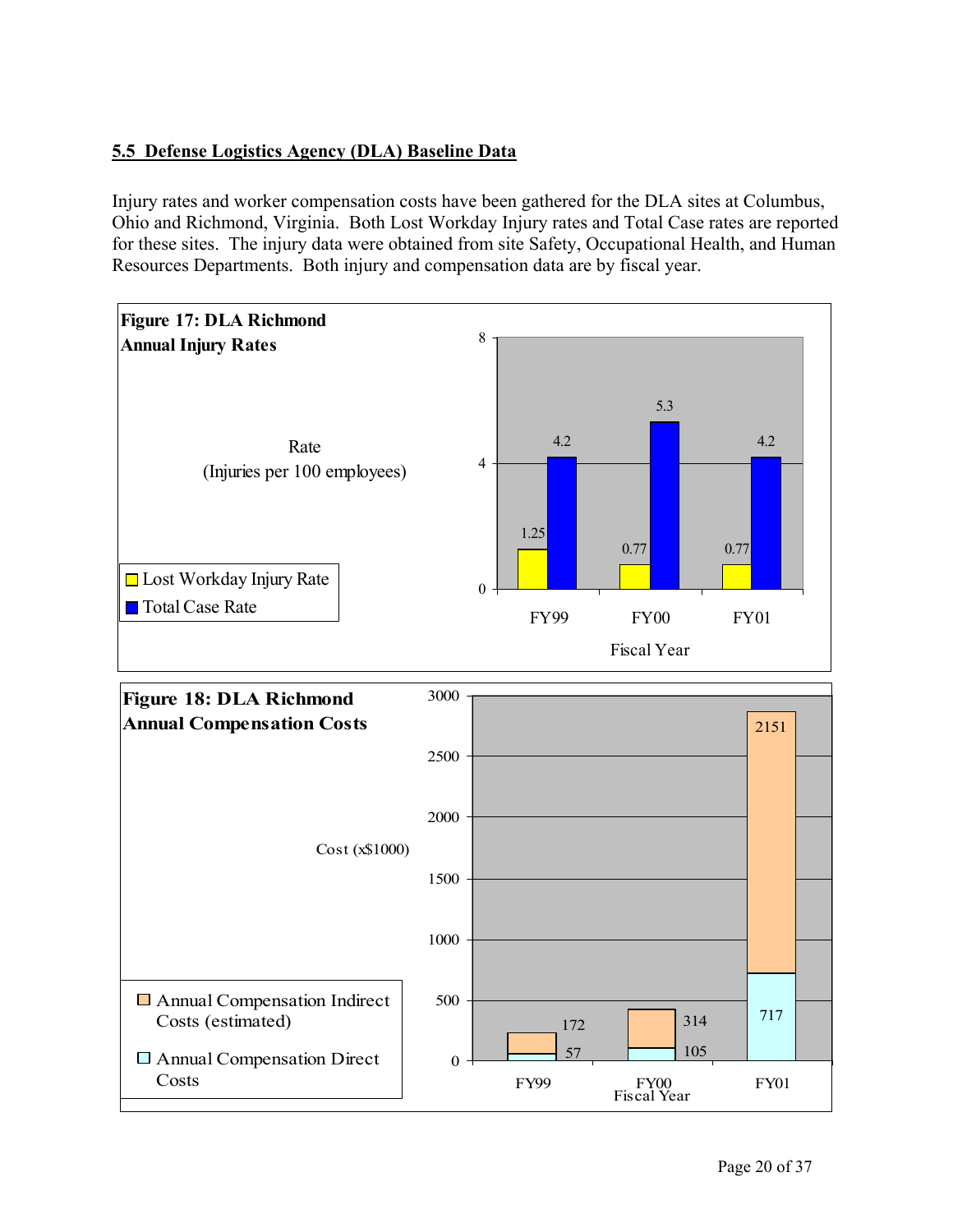

The injury data were obtained from site Safety, Occupational Health, and Human Resources Departments. Both injury and compensation data are by fiscal year.

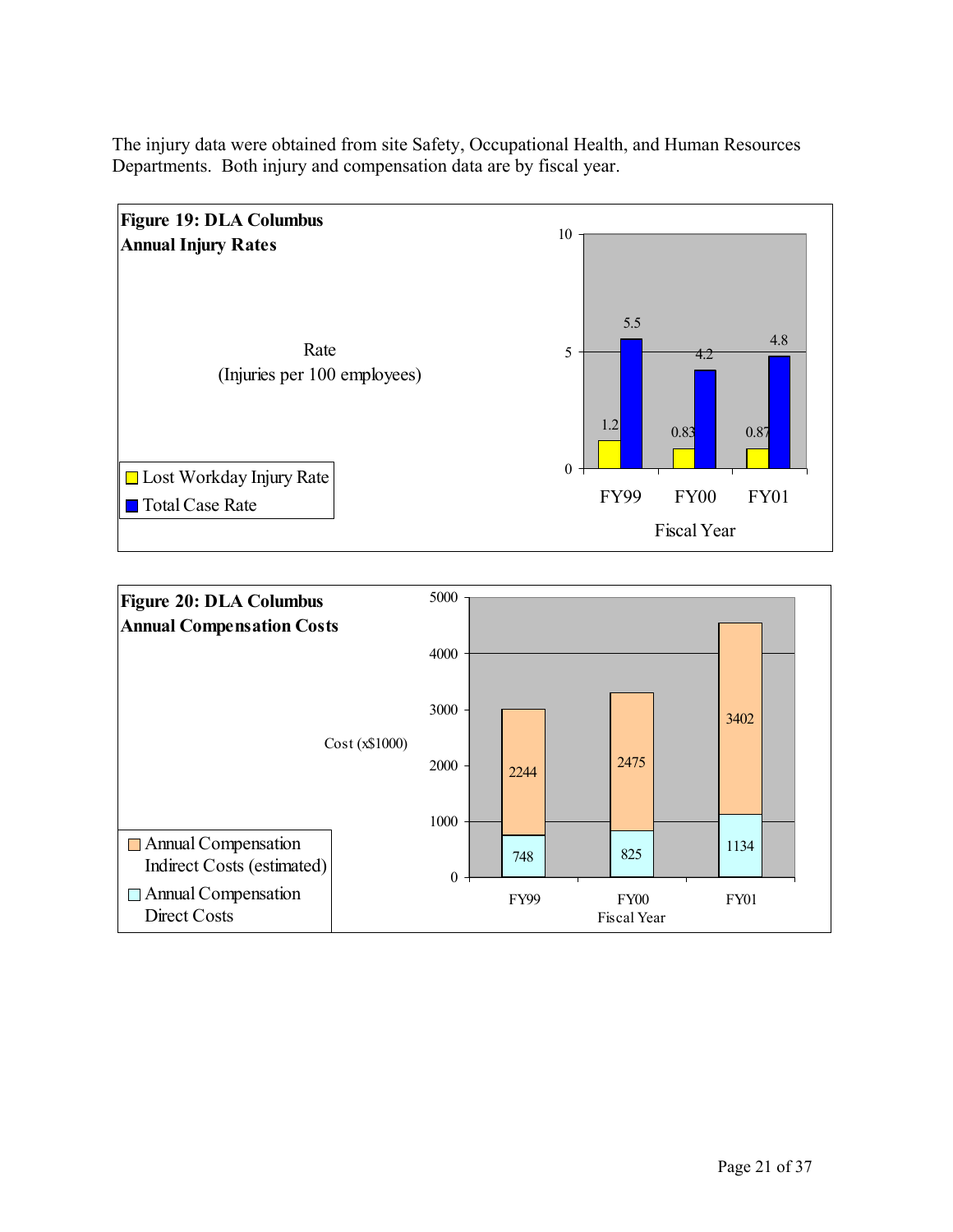## **5.6 Defense Commissary Agency (DeCA) Baseline Data**

Injury rates and worker compensation costs have been gathered for DeCA Zones 27 and 29. The store at Wright-Patterson AFB falls within Zone 27 and the store at Fort Bragg North falls within Zone 29. There are nine (9) stores in Zone 27 and eleven (11) stores in Zone 29. Data for the Zones are included in this program since the best industry practices to be implemented in the target stores (Wright-Patterson AFB and Fort Bragg North) will be implemented in the other stores within these zones. As such, the injury rates are for the zones and compensation costs are for the individual stores at Wright-Patterson and Fort Bragg. Both injury and compensation data are by fiscal year.





\* Data for FY 1999 and FY 2000 could not be determined due to the zone reorganization that has occurred over the last several years

Page 22 of 37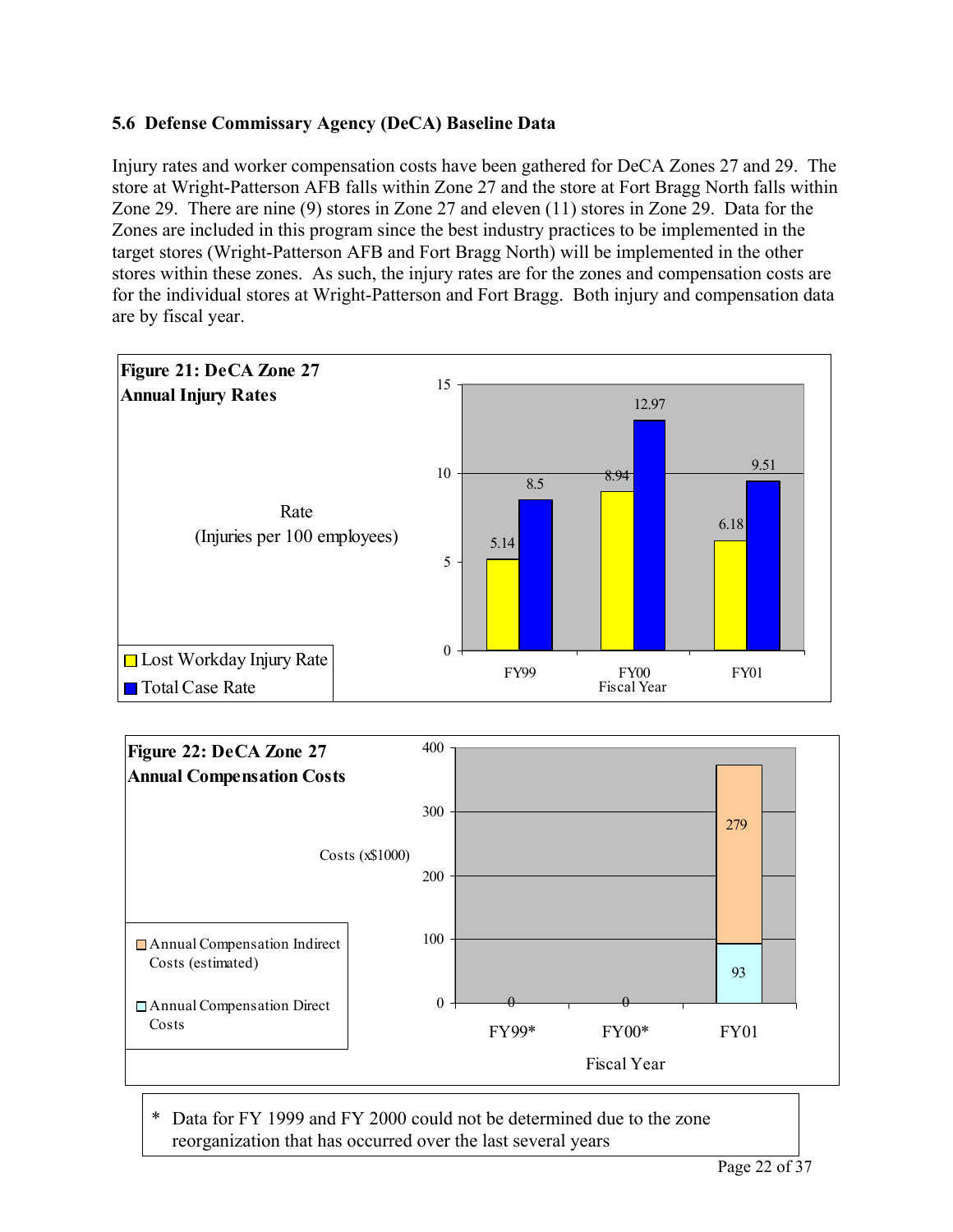



\* Data for FY 1999 and FY 2000 could not be determined due to the zone reorganization that has occurred over the last several years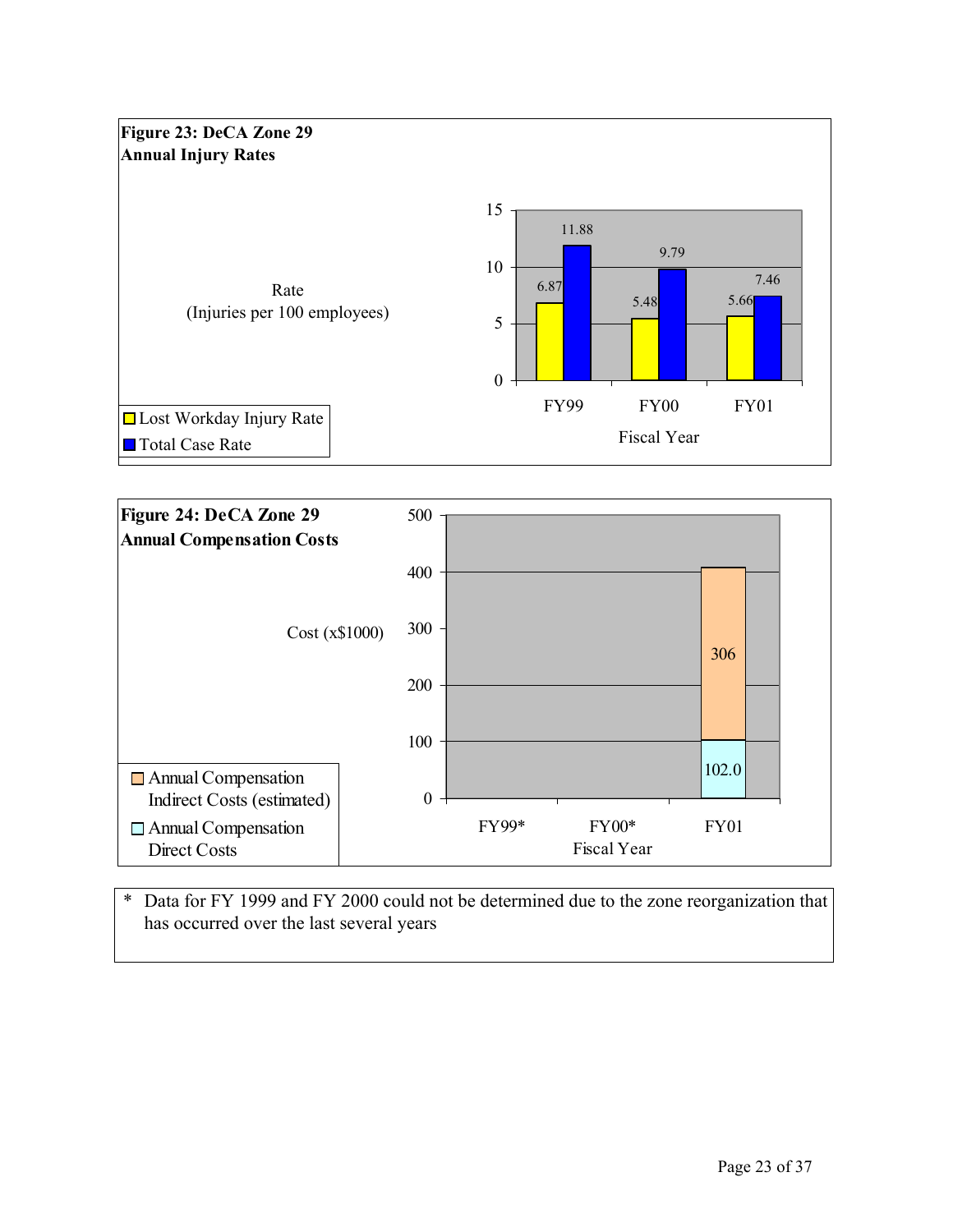The site population associated with the injury data in this report is shown in **Table 3**. All of the population data are for appropriated funded civilian personnel. Since the site population varies over the course of a year, these numbers represent the average population based on the population size as measured at the end of each quarter.

| <b>Site</b>                   |                | <b>Civilian Population</b> |                |
|-------------------------------|----------------|----------------------------|----------------|
|                               | <b>FY 1999</b> | <b>FY 2000</b>             | <b>FY 2001</b> |
| USA - Watervliet Arsenal - NY | 941            | 847                        | 751            |
| USA - Ft Bragg - NC           | 3,074          | 3,031                      | 2,704          |
| USAF - Hill AFB - UT          | 8,528          | 9,131                      | 9,981          |
| USAF - Tinker AFB - OK        | 11,916         | 12,392                     | 12,894         |
| USN - Key West NAS - FL       | 637            | 517                        | 614            |
| USN - Kingsville NAS - TX     | 210            | 245                        | 200            |
| USMC - Camp Lejeune - NC      | 1,574          | 1,568                      | 1,531          |
| USMC - Camp Pendleton - CA    | 1,453          | 1,423                      | 1,419          |
| DLA - Richmond - VA           | 2,154          | 2,211                      | 2,213          |
| DLA - Columbus - OH           | 2,647          | 2,550                      | 2,462          |
| DeCA - Zone 27                | 447            | 447                        | 420            |
| DeCA - Zone 29                | 699            | 736                        | 778            |

#### **Table 3: Site Population Data**

### **6.0 How the DEWSDP Differs from Previous Efforts to Improve DoD Safety**

Several previous efforts (FY 1994 & FY 1997) by the Office of Personnel Management (OPM) attempted to correlate specific active interventions with improvement in both worker injury rates and worker compensation costs. The latest study was published in January 1998 (Appendix 2, Ref. 5). The following excerpts from that study indicate that previous efforts experienced problems with (1) lack of baseline for existing programs, (2) correlation of final data for the specific active intervention, and (3) inconsistencies in capturing and reporting data.

During Fiscal Year (FY) 1997, the Office of Merit Systems Oversight and Effectiveness conducted a special study to explore the premise that active interventions would enable agencies to improve all or part of their worker compensation programs. Fourteen organizations voluntarily participated as test laboratory sites for the study (page 1).

The study was follow-on to an earlier Office of Personnel Management (OPM) review of worker compensation. That study included a list of practices implemented at a few installations that appeared to improve administration of worker compensation programs. Based on that information and a subsequent survey of the installations originally reviewed to determine whether or not OPM recommendations for improvements had positive results, OPM decided it would be helpful to track deliberately implemented changes (page 1).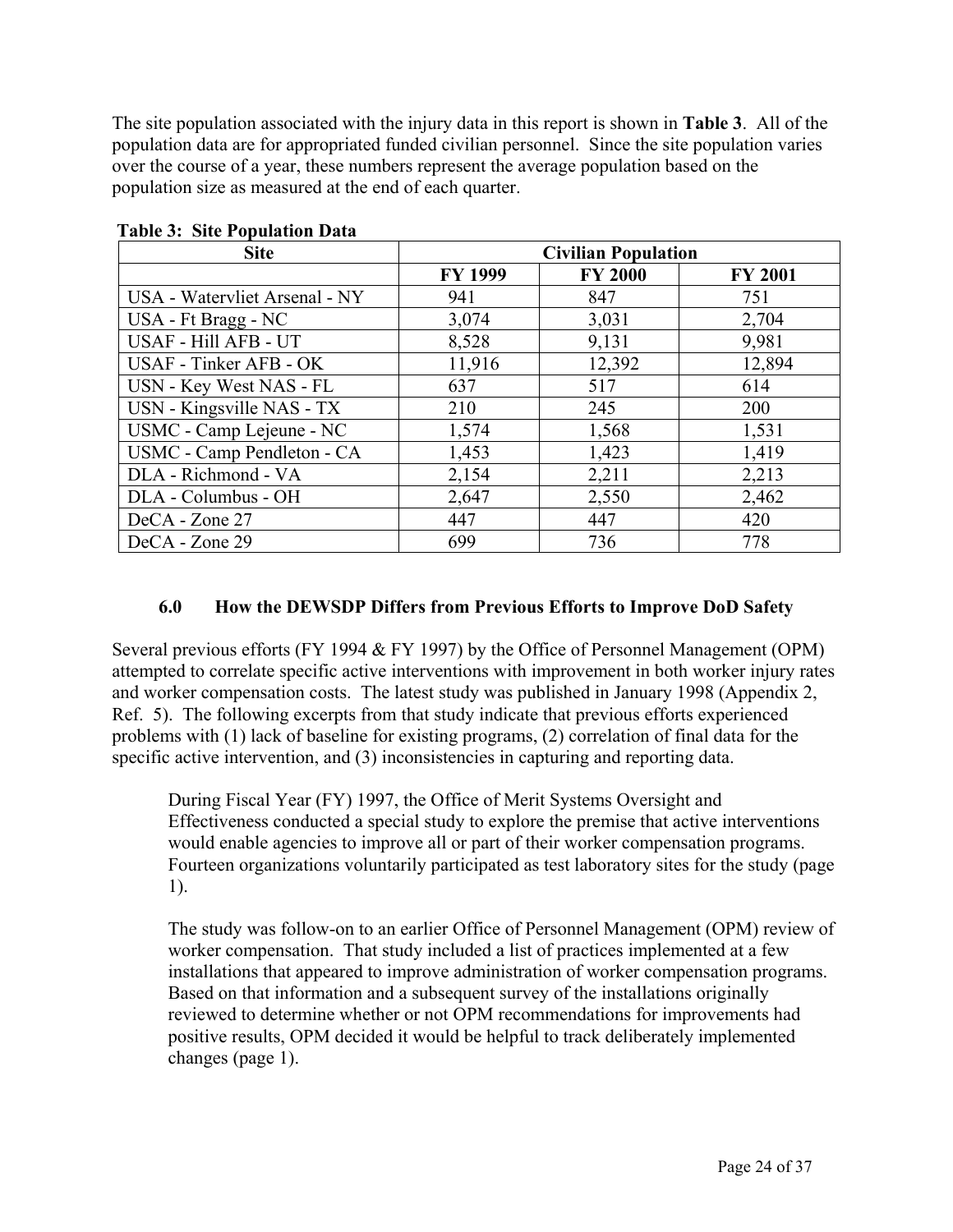In the several test sites that tracked savings/cost/cost avoidance, over \$3 million was saved with only a marginal expenditure of staff time and other resources. Conceivably, a broader application of specific interventions across the Federal Government could produce savings totaling several hundred million dollars (page 1).

Specifically, the intervention results support the following conclusions.

- Focusing on prevention of specific types of injuries that occur at an installation creates an atmosphere of awareness that fosters increased safety, leading to fewer injuries and lower worker compensation costs.
- Top management leadership and support is critical to establishing the control of worker compensation costs as an organizational priority, particularly during periods of downsizing and organizational change.
- The more informed supervisors and employees are concerning worker compensation procedures, the more likely an injured employee's return to work can be expedited.
- Early and sustained injury and case follow-up can be a deterrent to long-term disability incidents and higher worker compensation costs.
- Aggressive identification of light duty assignments is effective in returning injured employees to a productive state, thus reducing the likelihood of long-term disability claims.
- The more engaged Program Coordinators and other responsible officials are in program implementation and monitoring the program, the greater the payoff (pages 1 and 2).

On a less positive note, the problem of inadequate cost tracking or of failing to provide that information to appropriate management levels continues to plague efforts to sensitize managers to the enormity of the cost of this program across the Federal Government, and the direct budget impact on the employing organization. Managers remain unaware of the provisions for charging back worker compensation costs and the resultant budget impact on their organization. The current tight budget environment presents an obvious incentive for agencies to focus time and attention on worker compensation issues and the importance of making the required investment of time and resources to contain costs (page 2).

In March 1996, OPM published the findings of the FY 1994 study along with an appendix describing a number of practices which installations reported were working effectively in their organizations. A few installations had tracked improvements based upon those practices, but for the most part no concrete data were available. OPM also made recommendations for improvements at many installations visited but had no information regarding the effectiveness of those recommendations (page 3).

The Office of Personnel Management resurveyed all installations where recommendations had been made in the 1994 study. These installations were asked whether they implemented any of the recommendations and what, if any, effect the implementations had on their program.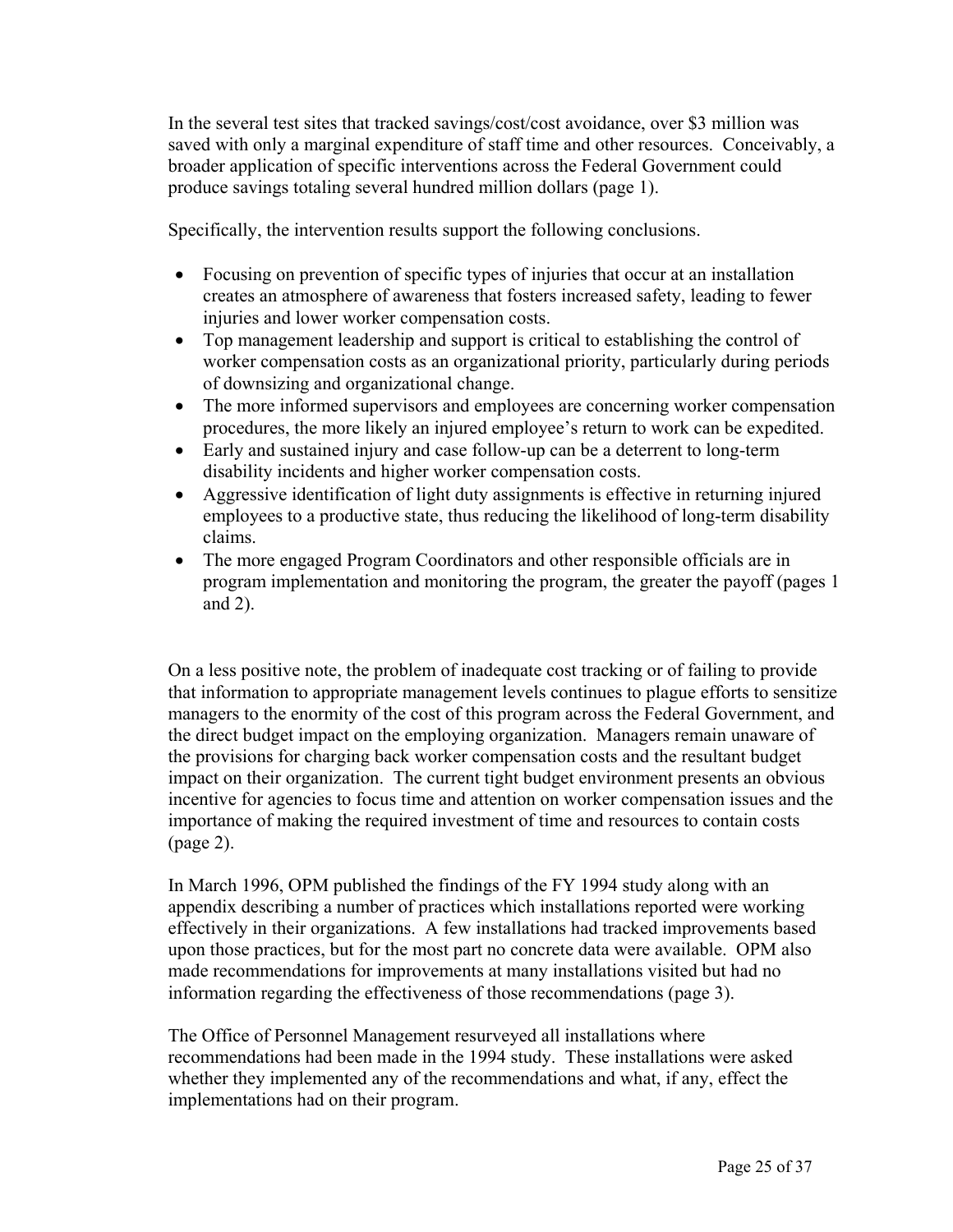At 49 installations, a total of 78 recommendations were implemented and a reported 48 of those resulted in improvements (page 3).

Results were mixed in terms of dollars saved, with half of the installations reporting a decrease in costs, about ten percent reporting no change, and the rest reporting an increase. In most cases, the installation had no way of determining whether the savings or additional costs were related to the intervention or caused by other factor (page 3).

Beginning in FY 1997, as the final phase of the project, OPM undertook a joint study with a number of volunteer installations from several different agencies to identify, implement, and measure discreet interventions to determine to what extent various interventions actually affected claims, cost, productivity, or return to work rates. OPM hoped that the information obtained could be used by other agencies to help them identify interventions that would help lower the cost of their worker compensation programs (page 4).

OPM found early on that an attempt to gather identical measures for each intervention was not feasible due to differences in the ways that agency systems attempt to capture workers compensation information. Data were gathered at the beginning of the project, approximately 6 months into the study, and at the end of the one-year study (page 4).

The Defense Employee Work Safety Demonstration Program was designed to follow the same basic process as the FY 1997 OPM study, by utilizing on-site reviews and selecting specific active interventions that can improve both injury rates and worker's compensation costs. However, the program will differ in the scope of the programs, policies, procedures and practices, compliance, and culture ("programs") that is base lined, and in the use of private sector contractors to assist in selecting and implementing private industry best safe work practices at the pilot sites. The increase in scope of the baseline process is to ensure that sufficient information is captured to allow a comparison of the modified site programs with the programs that existed at the start of the program. To evaluate the impact of programmatic and culture changes at a particular site (cause and effect), documentation of all existing programs that could impact safety or injury costs has been developed for each site. The documentation consists of information covering the areas of leadership, budgets and contracts, hazard identification and analysis, controls selection, operations and implementation, feedback and assessment, and cost management, claims management, and return to work programs. It also includes information on personnel training, site metrics, and risk management. The basis for this documentation was DoD requirements, as defined in DODI 6055.1 (Appendix 2, Ref. 6), and supplemented with industry best practices. The initial program baselines will be used to compare the results of interim and final reviews of the same programs to determine the changes made under each pilot site's best practice program. Combined with an analysis of the Lost Workday Injury (LWDI) Rates and worker compensation costs, the results of the baseline portion of the program will enable ODUSD (IE) to recommend application of private sector best industry safe work practices to all DoD services/agencies. The baseline process was performed using teams of qualified individuals to visit each pilot site. Using a standardized set of review, interview, and observation criteria, the team documented programs, compliance, and culture that established the programmatic baseline.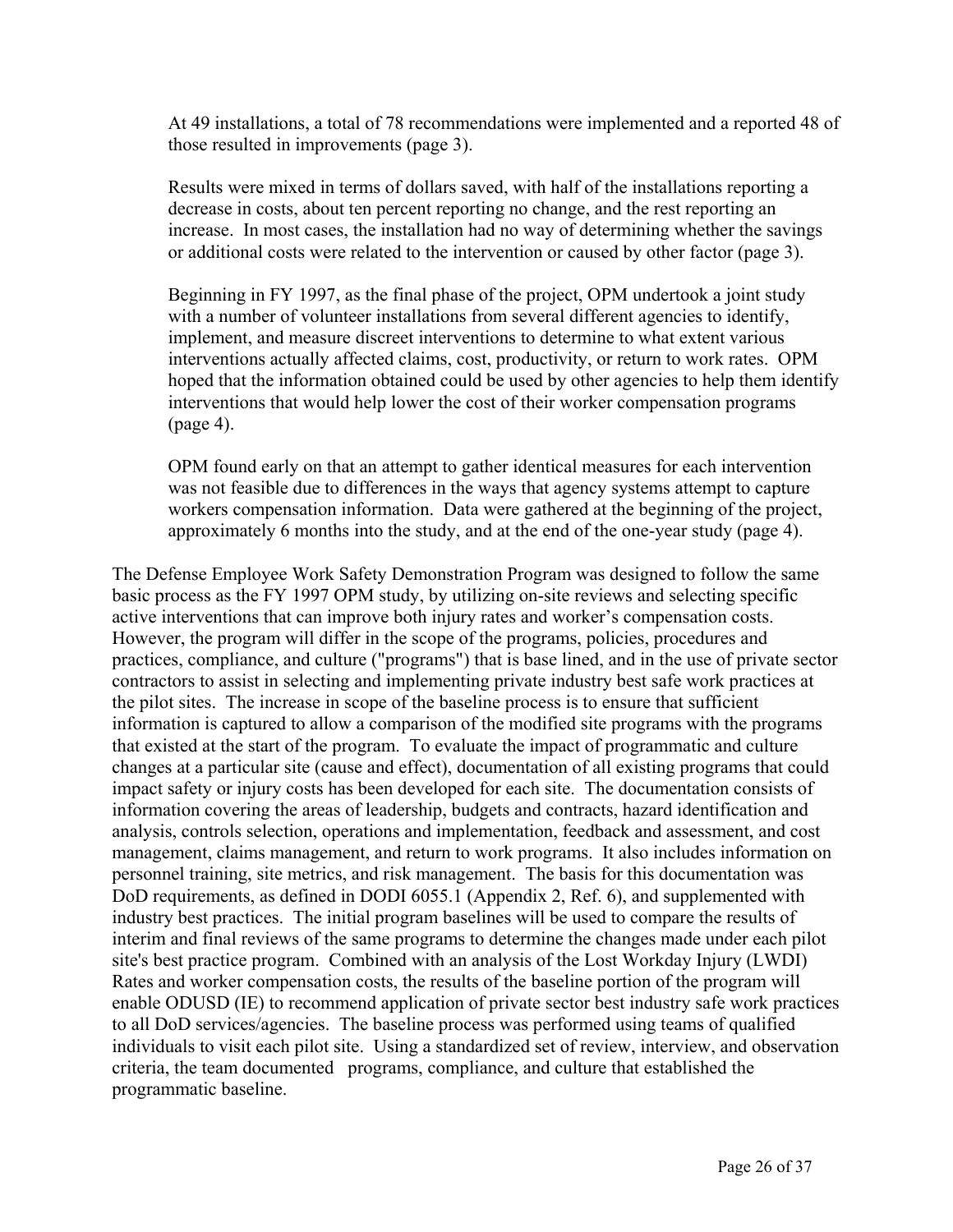### **Appendix 1 – 106th CONGRESS 2d Session H. R. 5408**

#### **Public Law 106-398, Section 1112. Work Safety Demonstration Program.**

(a) ESTABLISHMENT- The Secretary of Defense shall carry out a defense employees work safety demonstration program.

(b) PRIVATE SECTOR WORK SAFETY MODELS- Under the demonstration program, the Secretary shall--

(1) adopt for use in the workplace of civilian employees of the Department of Defense such work safety models used by employers in the private sector that the Secretary considers as being representative of the best work safety practices in use by private sector employers; and

(2) determine whether the use of those practices in the Department of Defense improves the work safety record of Department of Defense employees.

(c) SITES- (1) The Secretary shall carry out the demonstration program--

(A) at not fewer than two installations of each of the Armed Forces (other than the Coast Guard), for employees of the military department concerned; and (B) in at least two Defense Agencies (as defined in section 101(a)(11) of title 10, United States Code).

(2) The Secretary shall select the installations and Defense Agencies from among the installations and Defense Agencies listed in the Federal Worker 2000 Presidential Initiative. (d) PERIOD FOR PROGRAM- The demonstration program shall begin not later than 180 days after the date of the enactment of this Act and shall terminate on September 30, 2002. (e) REPORTS- (1) The Secretary of Defense shall submit an interim report on the demonstration program to the Committees on Armed Services of the Senate and the House of Representatives not later than December 1, 2001. The interim report shall contain, at a minimum, for each site of the demonstration program the following:

(A) A baseline assessment of the lost workday injury rate.

(B) A comparison of the lost workday injury rate for fiscal year 2000 with the lost workday injury rate for fiscal year 1999.

(C) The direct and indirect costs associated with all lost workday injuries.

(2) The Secretary of Defense shall submit a final report on the demonstration program to the Committees on Armed Services of the Senate and the House of Representatives not later than December 1, 2002. The final report shall contain, at a minimum, for each site of the demonstration program the following:

(A) The Secretary's determination on the issue described in subsection (b)(2).

(B) A comparison of the lost workday injury rate under the program with the baseline assessment of the lost workday injury rate.

(C) The lost workday injury rate for fiscal year 2002.

(D) A comparison of the direct and indirect costs associated with all lost workday injuries for fiscal year 2002 with the direct and indirect costs associated with all lost workday injuries for fiscal year 2001.

(f) FUNDING- Of the amount authorized to be appropriated under section 301(5),

\$5,000,000 shall be available for the demonstration program under this section.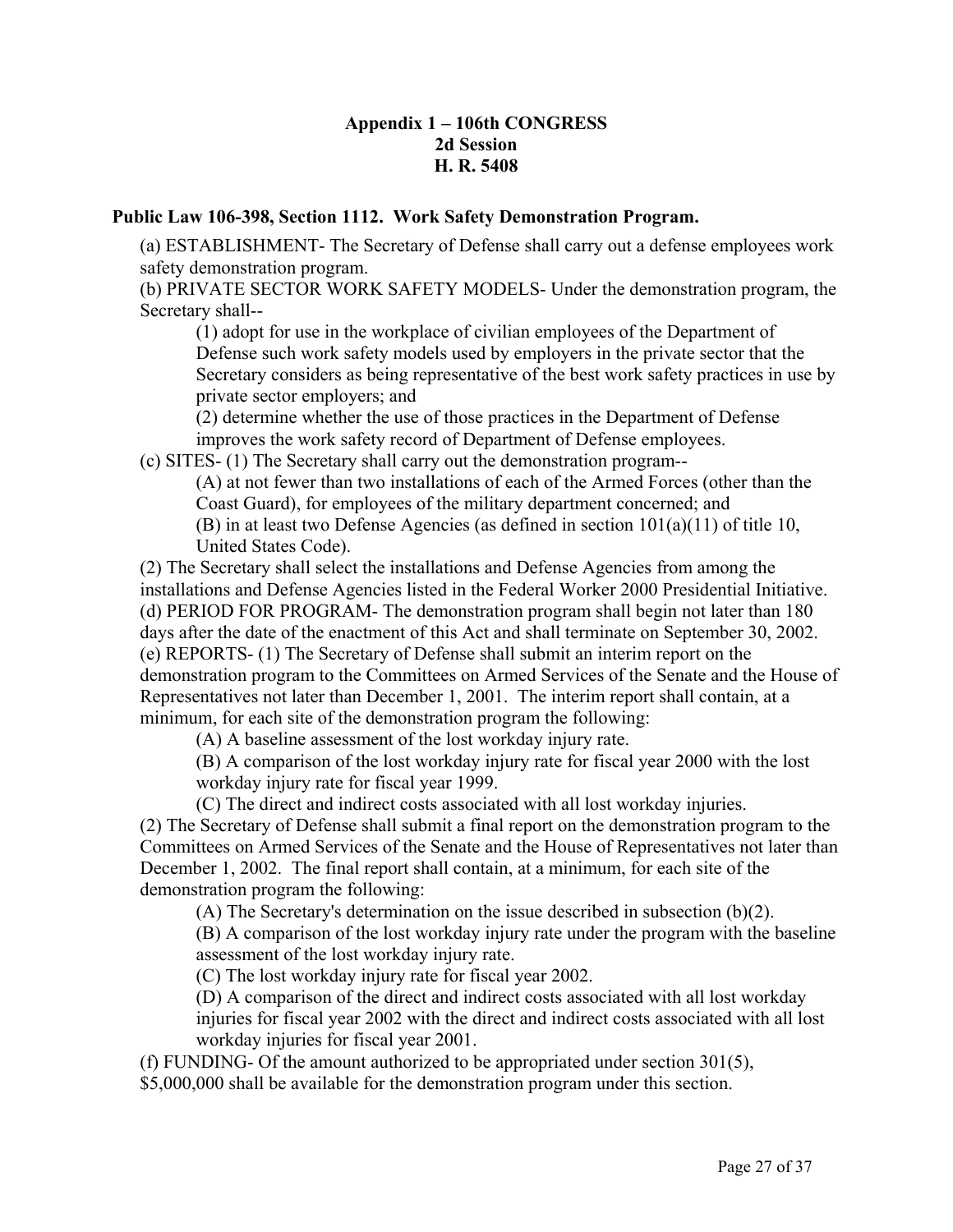### **Appendix 2– References**

- 1. Bureau of Labor Statistics, Handbook of Methods, Chapter 9, Occupational Safety and Health Statistic, Estimation Procedures.
- 2. OSHA Record Keeping Guidelines; Recordkeeping and Reporting Guidelines for Federal agencies, Log of Federal Occupational Injuries and Illnesses
- 3. Department of Labor's Office of Workers' Compensation Programs (direct computer feed from DOL database to DoD automated system)
- 4. OSHA worksheet, How to estimate the impact of accidents on your profits and sales (web page in the OSHA website)
- 5. U. S. Office of Personnel Management, Report of an Oversight Special Study, Workers Compensation Administration Laboratory Study 1997, Diane Voge, et. al, January 1998
- 6. Department of Defense Instruction 6055.1, DoD Safety and Occupational Health Program, August 19, 1998
- 7. Department of Defense Instruction 6055.7, Accident Investigation, Reporting and Record Keeping
- 8. Department of Defense 1400.25-M. Requirements for management of the DoD Federal Employee Worker Compensation Program
- 9. "Costs of Injuries and Illnesses in Construction", The Construction Chart Book, Second Edition, April 1998, page 46.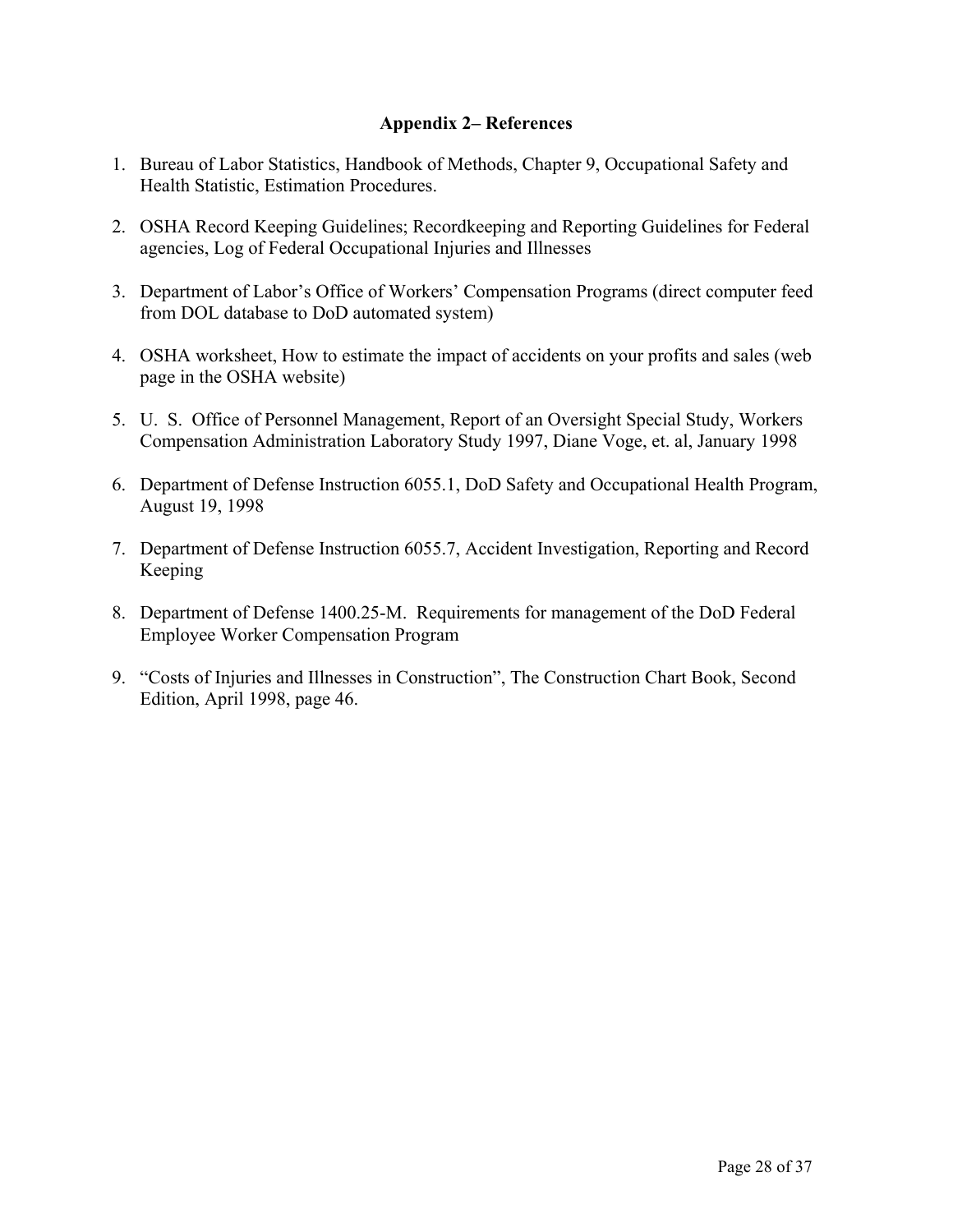### **Appendix 3 - Operations Plan Phase I**

### **OPERATIONS PLAN FOR PHASE I OF THE DEFENSE EMPLOYEE WORK SAFETY DEMOSTRATION PROGRAM**

#### **INTRODUCTION**

The FY2001 National Defense Authorization Act, PL 106-398, section 1112 (provided as Attachment 1 to this Operations Plan), authorizes \$5,000,000 from existing Operation and Maintenance accounts for the DoD to initiate a Defense Employee Work Safety Demonstration Program (DEWSDP) at designated DoD installations. These installations will employ proven private sector models that improve worker safety and reduce associated injury costs. This action funds the first \$1,000,000 phase of the program. Funds usage is outlined below. We anticipate that a second phase will fund an additional amount of money, not to exceed \$4,000,000, to complete the Demonstration during Phase II of the program.

#### **PURPOSE**

This DEWSDP Operations Plan is intended to:

- Explain the program's oversight and management.
- Establish a framework to involve safety and health organizations from Military Departments and Defense Agencies, and other appropriate Federal Agencies.
- Identify the program's reporting structure.

#### **OVERSIGHT AND MANAGEMENT**

The Office of the Deputy Under Secretary of Defense (Installations and Environment), ODUSD (I&E), Force Protection (FP) will be responsible for overall management and oversight of the Defense Employee Work Safety Demonstration Program. The Deputy Assistant Secretary of the Army (Environment, Safety and Occupational Health) (ESOH) is the Executive Agent for the Defense Occupational Health Program. He will provide resource management services to ODUSD(I&E)/FP by ensuring program funds are obligated and appropriately spent. The US Army Center for Health Promotion and Preventive Medicine (CHPPM) will assist the Executive Agent in executing his resource management responsibilities by distributing program funds to the Components, tracking expenditures and publishing monthly budget execution reports.

The US Army CHPPM will hire a support contractor to provide program administrative, technical and analytical support to ODUSD(I&E)/FP. During Phase I of the DEWSDP, the Contractor will: (1) review congressional requirements contained in the Floyd D. Spence National Defense Authorization Act for Fiscal Year 2001, Section 1112; (2) complete the Interim Congressional Report as delineated and required by the Act; and (3) provide ODUSD(I&E)/FP with an estimate of the resources required to complete the Final Report required by the Authorization Act. In considering costs for a possible Phase II, the contractor shall consider all actions necessary to meet the requirements of section 1112 of the FY 2001 National Defense Authorization Act. As part of its analysis, the contractor should consider, but not necessarily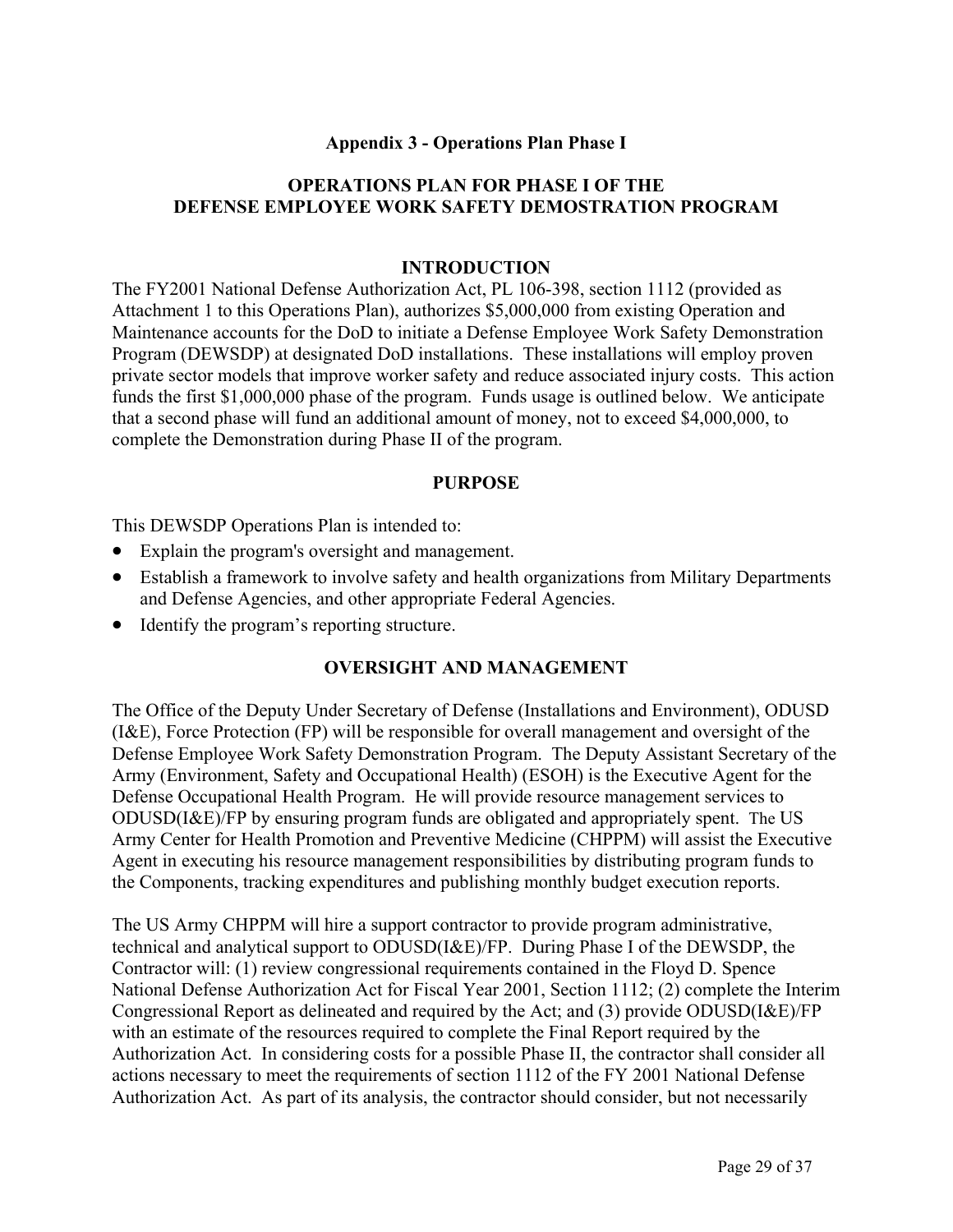limit itself to, the following tasks: (1) Reviewing Federal Worker 2000 goals; (2) Working with DoD Components to develop criteria for identification of pilot facilities, reviewing private sector work safety "Best Practices" and completing a statutory, regulatory and cultural assessment to determine factors supporting and limiting adoption of "Best Practices"; (3) Conducting baseline safety management system reviews; (4) Assisting installations/agencies in the development and implementation of safety management pilot programs at designated installations; (5) Tracking, trending and analyzing safety and health data; (6) Determining direct and indirect costs associated worker injuries; and (7) Preparing the final report to Congress.

The contractor's delivery of a Phase II cost assessment is due to ODUSD(I&E)FP by 1 July 2001. The delivery of the Draft Interim Report is due by October 15 2001. Phase I of the program ends December 30, 2001.

## **INVOLVEMENT OF SAFETY AND HEALTH ORGANIZATIONS FROM MILITARY SERVICES AND DEFENSE AGENCIES**

During Phase I, the Military Services and two Defense Agencies will propose pilot installation sites from among the installations listed in the Federal Worker 2000 Presidential Initiative*.* ODUSD(I&E)/FP will approve pilot sites for the implementation of the demonstration. This final list of sites will be used in completing the Interim Congressional Report as delineated and required the Act. As required by the Act, Pilot studies will be performed at a minimum of 10 installations. After approval of pilot sites, Military Departments and Defense Agencies will develop implementation plans. These plans, developed in Phase I, will be implemented in Phase  $II$ .

During Phase II of the ODUSD(I&E)/FP's Employee Work Safety Demonstration Program support contractor will visit each pilot study site and conduct baseline safety management review surveys. In addition, the contractor will identify direct and indirect worker injury costs. Each pilot site will submit a plan to ODUSD(I&E)/FP identifying resources and expertise needed to implement the safety demonstration pilot program. Military Departments should obtain support and expertise from their respective Safety and Occupational Health Centers. Defense Agencies can use either Military or other governmental safety and health experts to support their efforts. ODUSD(I&E)/FP will use Work Safety Demonstration funds to pay for approved support and expertise initiatives it approves from among those submitted to it by each component.

## **REPORTING STRUCTURE**

Each installation/agency selected in Phase I of this program will report pilot study results through its chain-of-command and to ODUSD(I&E)/FP's support contractor. ODUSD(I&E)/FP's support contractor will report Work Safety Demonstration Phase II pilot study results and updates to ODUSD(I&E)/FP and at quarterly Safety and Occupational Health Committees meetings and DoD Environment, Safety and Occupational Health (ESOH) Policy Board meetings. In addition, ODUSD(I&E)/FP will present periodic updates at quarterly DoD Prevention, Safety and Health Promotion Council meetings.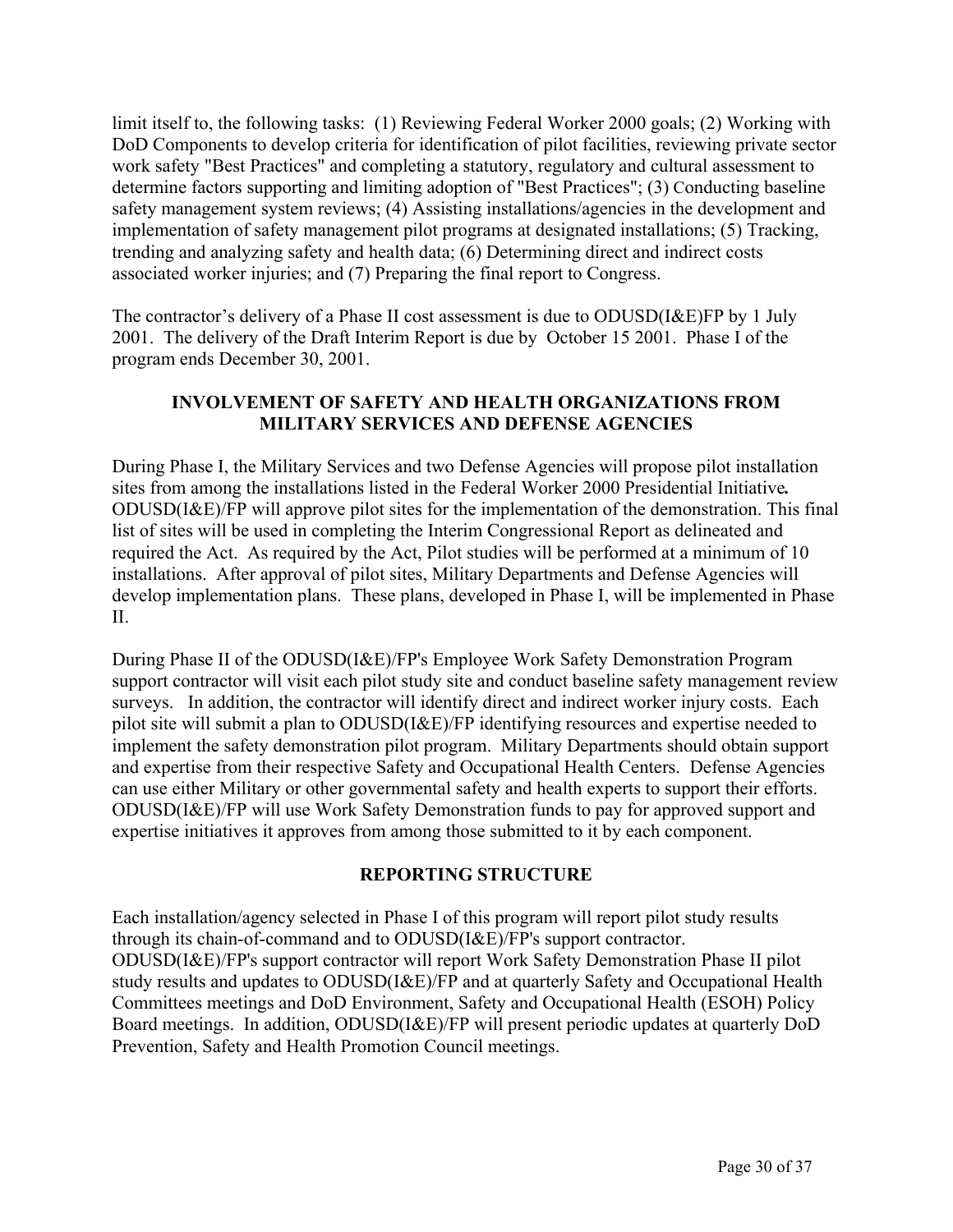# **DISTRIBUTION OF FUNDS**

### **Phase I**

| * Contract Support | S              | 100,000     |
|--------------------|----------------|-------------|
| Air Force          | \$             | 200,000     |
| <b>Navy</b>        | S              | 200,000     |
| Army               |                | \$200,000   |
| Marines            |                | \$200,000   |
| Defense Agencies   | $\mathbb{S}^-$ | 100,000     |
| Total              |                | \$1,000,000 |

\*Note: This funding is allocated for DUSD(I&E)/FP contracted support for administrative, technical and analytical assistance. All other funds are for component demonstration studies at approved sites.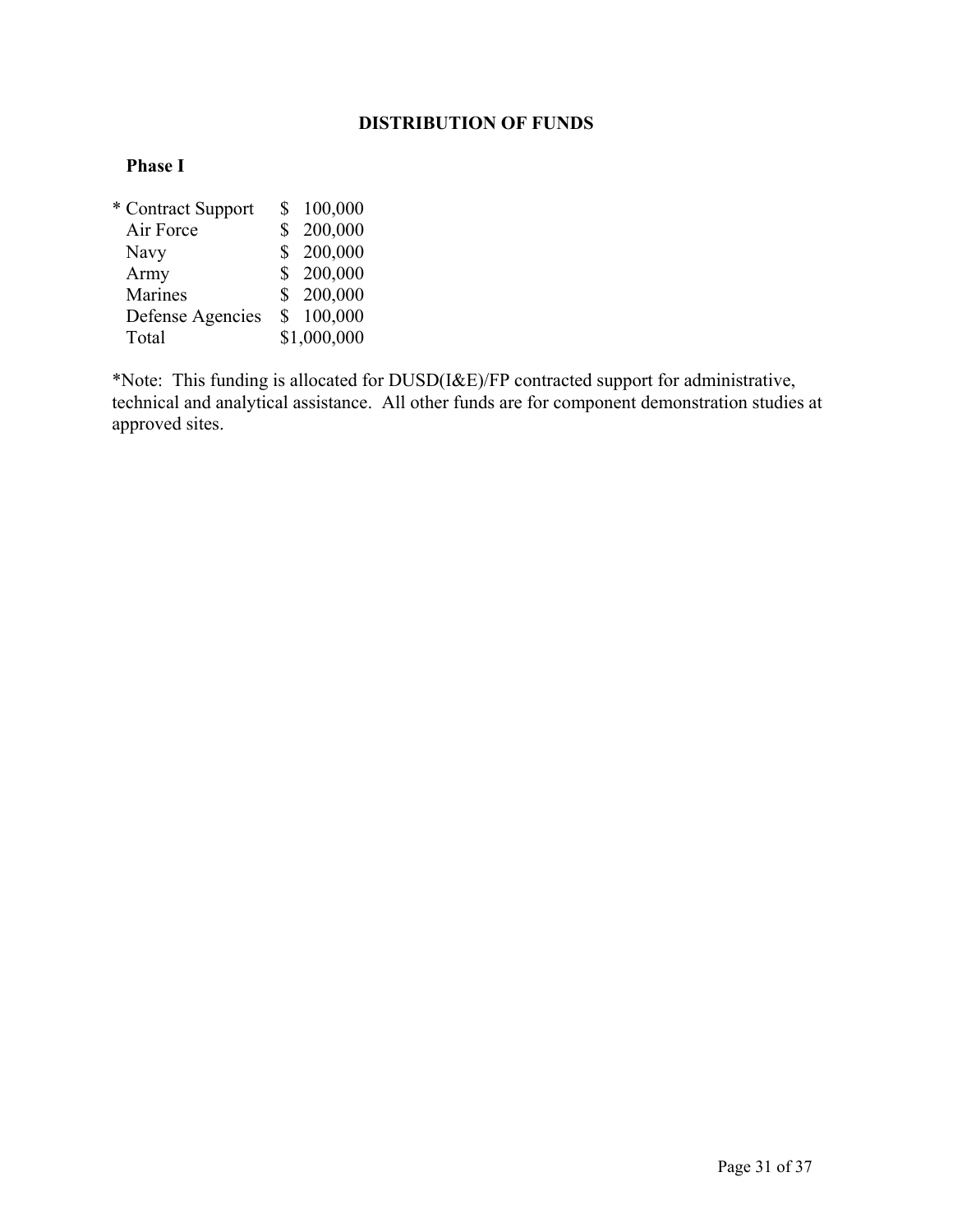#### **Appendix 4 - Operations Plan Phase II**

### **OPERATIONS PLAN FOR PHASE II OF THE DEFENSE EMPLOYEE WORK SAFETY DEMONSTRATION PROGRAM**

### **INTRODUCTION**

The FY 2001 National Defense Authorization Act, PL 106-398, section 1112, authorizes a maximum of \$5,000,000 from existing Operation and Maintenance accounts for the DoD to initiate a Defense Employee Work Safety Demonstration Program (DEWSDP) at designated DoD installations. Under the program, designated installations will employ proven private sector models that improve worker safety and reduce associated injury costs. The Principal Deputy Under Secretary of Defense (Acquisition, Technology and Logistics), Mr. David Oliver, approved the overall OSD concept for the DEWSDP in a memo dated March 23, 2001. The concept outlined in this Operations Plan is very similar to that provided to Mr. Oliver. As explained in the "Distribution of Funds" section of this document, the estimate of program cost has increased from the \$4.4 million briefed to Mr. Oliver to the full \$5.0 million made available by Congress.

Phase I of the program, estimated at \$1,000,000, is funded and in execution. When funded, Phase I had its own operations plan. In order to complete the DEWSDP, this combined Phase I and II operations plan adds an additional \$4,000,000 of funding and effort to the Phase I Operations Plan. As proposed Service and Agency pilot study programs exceeded the maximum amount authorized by the United States Congress, this Operations Plan funds the DEWSDP at the maximum authorized amount. With the exception of an estimate of resources required to complete the Final Report required by the Authorization Act, all effort contained in the Phase I program is retained in this Operations Plan.

#### **PURPOSE**

This Operations Plan for a combined Phase I and II DEWSDP:

- Replaces the original Phase I plan with a combined Phase I and Phase II Operations Plan.
- Explains the program's oversight and management.
- Establishes a framework to involve safety and health organizations from Military Departments and Defense Agencies, and other appropriate Federal Agencies.
- Identifies the program's reporting structure.

#### **OVERSIGHT AND MANAGEMENT**

The Office of the Deputy Under Secretary of Defense (Installations and Environment), (ODUSD (I&E)), Force Protection (FP) will be responsible for overall management and oversight of the Defense Employee Work Safety Demonstration Program. The Deputy Assistant Secretary of the Army (Environment, Safety and Occupational Health) (ESOH) is the Executive Agent for the Defense Occupational Health Program. The Executive Agent will provide resource management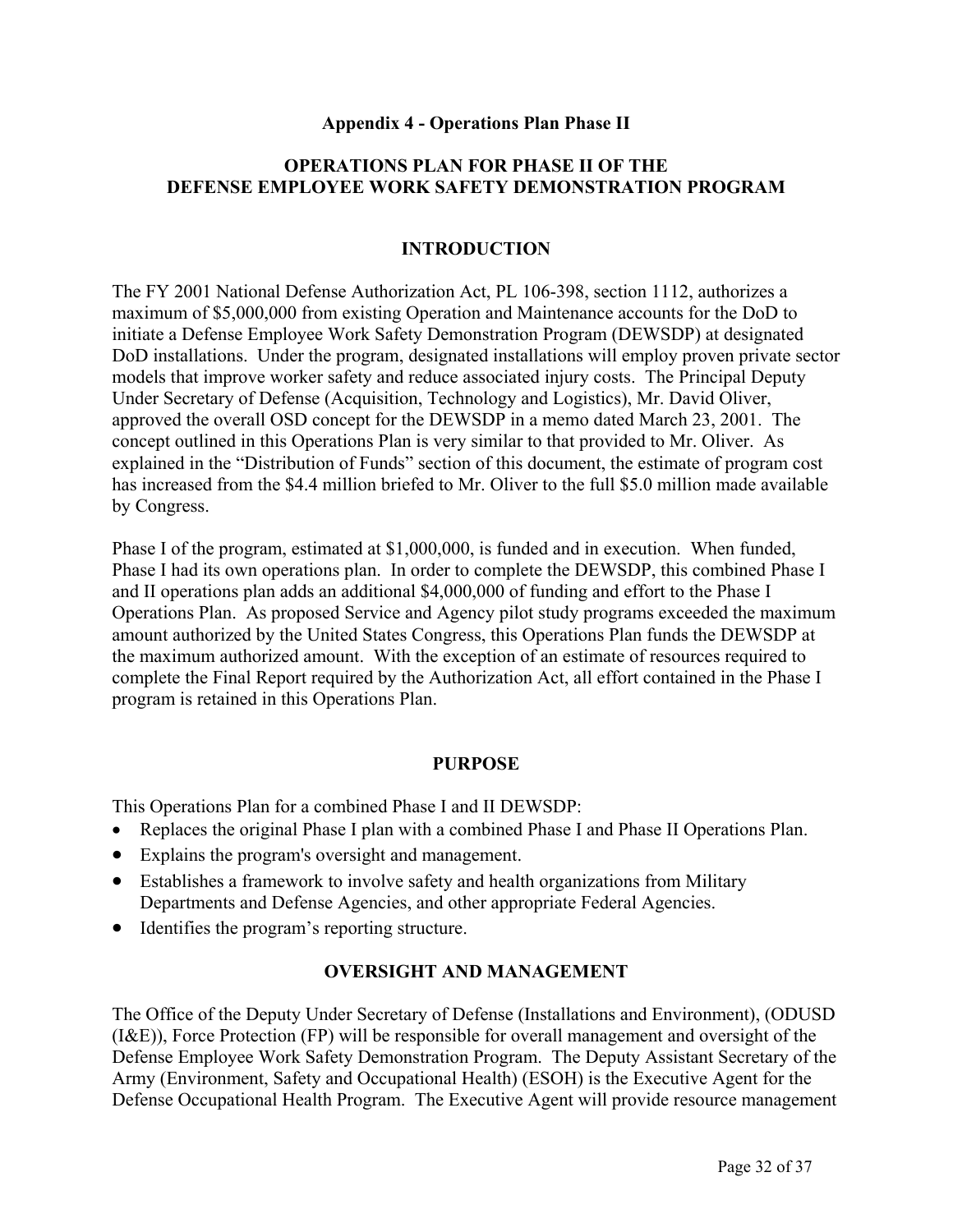services to ODUSD (I&E)/FP by ensuring program funds are obligated and appropriately spent. The US Army Center for Health Promotion and Preventive Medicine (CHPPM) will assist the Executive Agent in executing his resource management responsibilities by distributing program funds to the Components, tracking expenditures and publishing monthly budget execution reports.

The US Army Center for Health Promotion and Preventive Medicine (CHPPM) will hire support contractors to provide program administrative, technical and analytical support to ODUSD(I&E)/FP. All contracts will be awarded competitively based upon "best value" or will be set-aside for small businesses. In order to avoid possible organizational conflicts of interests and to permit maximum competition, statements of work shall be written as discrete units of work which do not give contractors from prior work a competitive advantage on future work. During the DEWSDP, contractor support personnel from multiple contractors will:

- Review Congressional requirements contained in the Floyd D. Spence National Defense Authorization Act for Fiscal Year 2001, section 1112.
- Complete the interim congressional report as delineated and required by the Act at section  $(e)(1)$ .
- Review Federal Worker 2000 goals and consider these goals in the writing of both the interim and final congressional reports.
- Compete a statutory, regulatory and cultural assessment to determine factors supporting and limiting adoption of "Best Practices".
- Conduct baseline safety management system reviews to a common standard.
- Assist installations/agencies in the development and implementation of safety management pilot programs at designated installations.
- Track, trend and analyze safety and health data, including the development of a Defense Environmental Network and Information Exchange (DENIX) website for data reporting.
- Determine direct and indirect costs associated worker injuries.
- Complete a final report to Congress, which meets all requirements of PL 106-398, section  $1112(e)(2)$ .

Delivery of the Draft Interim Report to the Assistant Deputy Under Secretary of Defense for Force Protection (ADUSD/FP) shall be made on or before October 15, 2001. The contractor responsible for the Interim Report shall deliver revised documents within seven days of receipt of ODUSD(I&E)FP comments. Delivery of the final Interim Report to the ADUSD/FP is due no later than November 20, 2001.

The contractor responsible for production of the Final Report to Congress shall deliver a draft to the ADUSD/FP on or before October 15, 2002. The contractor responsible for the final report shall deliver revised documents within seven days of receipt of ODUSD(I&E)FP comments. Delivery of the final report to Congress shall be made to the ADUSD/FP on or before November 20, 2002.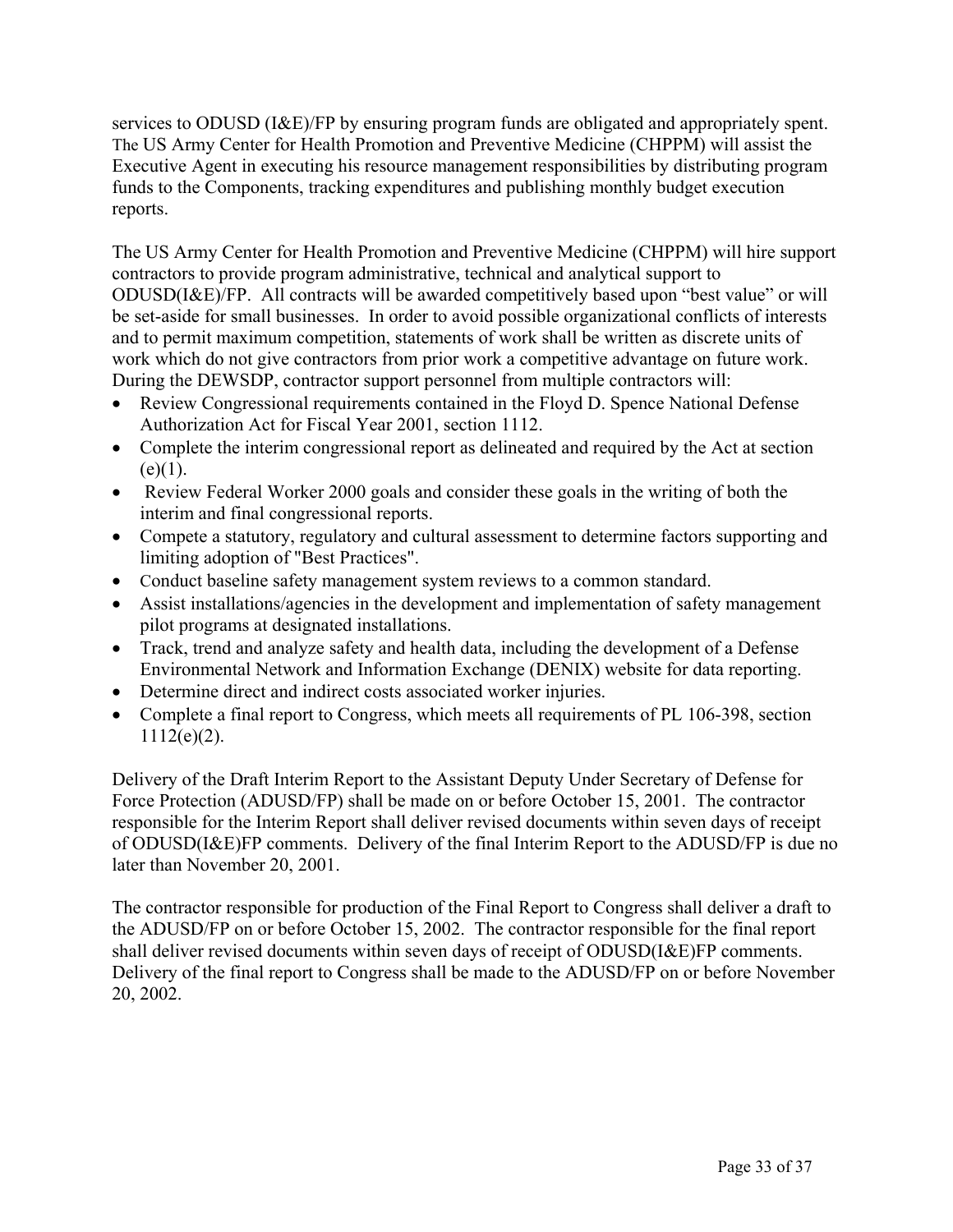## **INVOLVEMENT OF SAFETY AND HEALTH ORGANIZATIONS FROM MILITARY SERVICES AND DEFENSE AGENCIES**

During Phase I, the Military Departments and two Defense Agencies proposed pilot installation sites from among the installations listed in the Federal Worker 2000 Presidential Initiative (except for the Air Force, which had no Federal Worker 2000 sites and therefore proposed sites from among all its installation sites)*.* ODUSD(I&E)FP has approved pilot sites, based upon requirements of the DEWSDP Act, for the implementation of the demonstration. This final list of sites will be used in completing the Interim Congressional Report as delineated and required the Act. Military Departments and Defense Agencies will develop implementation plans which identify in detail approved best work safety practices, benefits of these practices, and the resources and expertise need to implement their pilot study. These implementation plans are due to ADUSD/Force Protection no later than August 31, 2001.

A support contractor, to be determined, will visit each pilot study site and conduct baseline safety management review surveys. The contractor shall meet with representatives from base safety, occupational health, unions, public health, environmental management, the installation commander or designee, the fire department, and Service Safety and Occupational Health Centers to perform a statutory, regulatory and cultural assessment of factors that many impede adoption of adoption of "best practices." In addition, the contractor will identify direct and indirect worker injury costs.

Military Departments should obtain support and expertise from their respective Safety and Occupational Health Centers. Defense Agencies can use either Military or other governmental safety and health experts to support their efforts. ODUSD(I&E)/FP will use DEWSDP funds to pay for approved support and expertise initiatives it approves from among those submitted to it by each component. Unauthorized usage of funds includes payment of employee salaries, equipment purchases and software development.

## **REPORTING STRUCTURE**

Each installation/agency selected in Phase I of this program will report pilot study results through its chain-of-command and to ODUSD(I&E)/FP's through the DENIX exchange website. An ODUSD(I&E)/FP's support contractor will report Work Safety Demonstration Phase II pilot study results and updates to ODUSD(I&E)/FP and at quarterly Safety and Occupational Health Committees meetings and DoD Environment, Safety and Occupational Health (ESOH) Policy Board meetings. In addition, ODUSD(I&E)/FP will present periodic updates at quarterly DoD Prevention, Safety and Health Promotion Council meetings.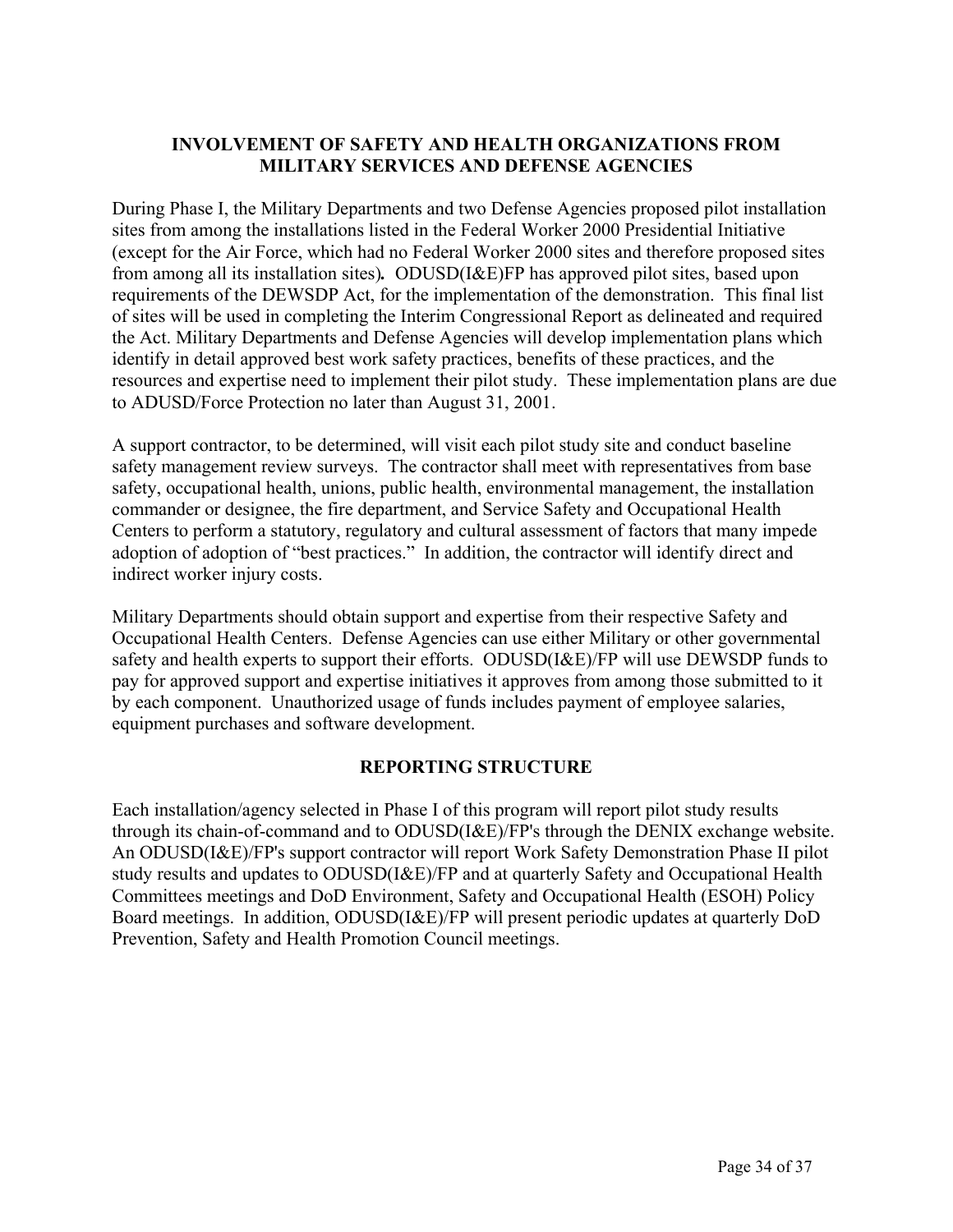#### **INITIAL DISTRIBUTION OF FUNDS**

#### **Phase I - Revised with this document**

| *Contract Support | \$200,000   | (was \$100,000, additional from Defense Agencies) |
|-------------------|-------------|---------------------------------------------------|
| Air Force         | \$200,000   |                                                   |
| Navy              | \$200,000   |                                                   |
| Army              | \$200,000   |                                                   |
| <b>DeCA</b>       | \$200,000   | (funds were for Marines)                          |
| Total             | \$1,000,000 |                                                   |

#### **Phase II - Funded with this document**

| *Contract Support  | \$980,000   |
|--------------------|-------------|
| Air Force          | \$480,000   |
| Navy               | \$480,000   |
| Army               | \$480,000   |
| Marines            | \$680,000   |
| <b>DLA</b>         | \$400,000   |
| <b>DeCA</b>        | \$200,000   |
| <b>OSD</b> Project | \$300,000   |
| Total              | \$4,000,000 |

\*This funding is allocated for DUSD(I&E)/FP contracted support for administrative, technical and analytical assistance. All other funds are for component demonstration studies at approved sites.

Notes –

- 1. Congressional authorization language permits a maximum amount of \$5,000,000 for the DEWSDP. The total of all Service and Agency requirements far exceeded the maximum available amount, therefore ODUSD(I&E)/FP plans to provide each Service with an equal, total program amount of \$680,000. This amount is consistent with the March 23, 2001 PDUSD(AT&L) memo approving the DEWSDP.
- 2. Under the total program, defense agencies are allocated a total of \$800,000.
- 3. As this is a dynamic program, fund allocation may change to suit emerging requirements.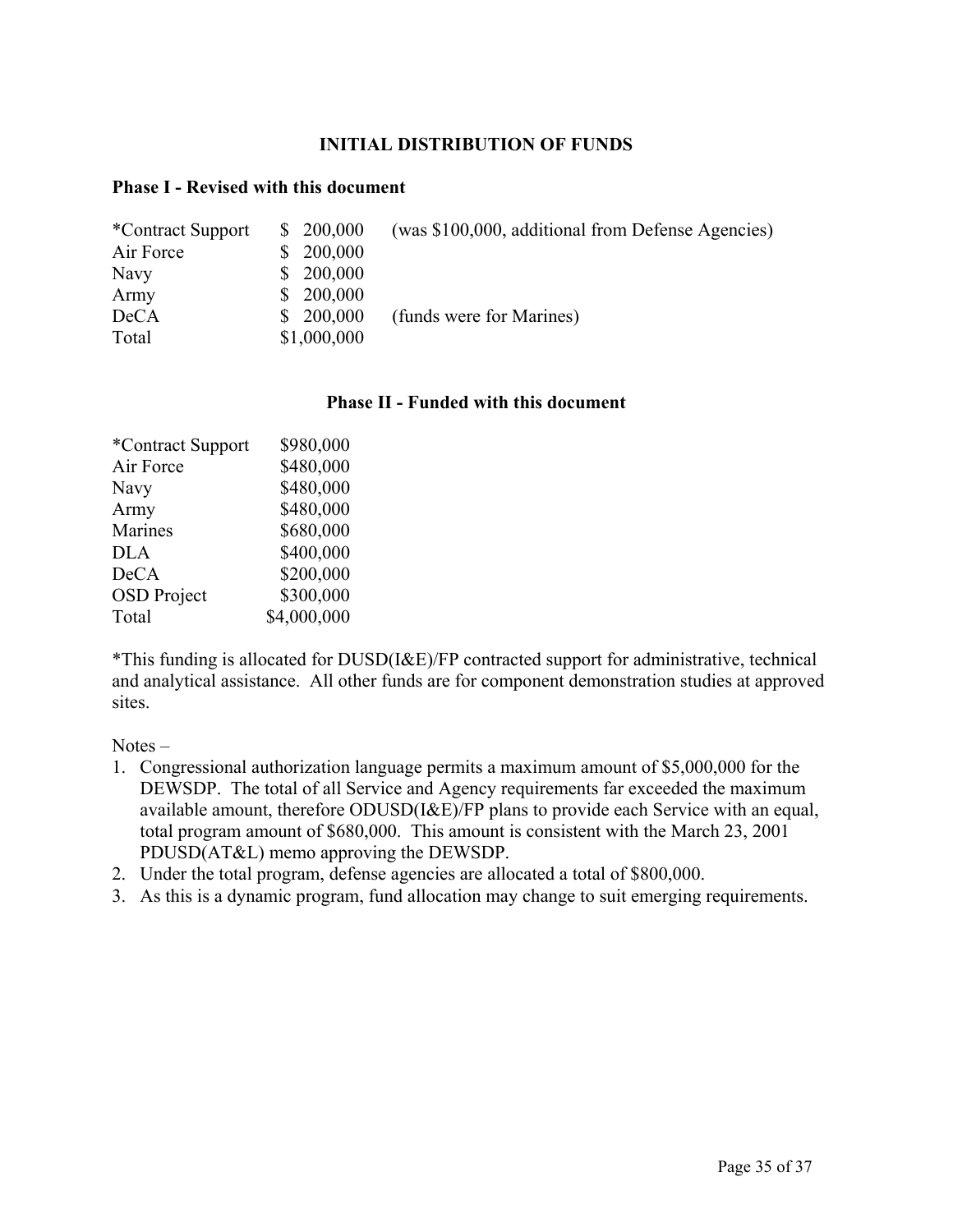## **Appendix 5 - Definitions**

Occupational injuries and illnesses and lost workdays are defined as:

### *Recordable injuries and illnesses are:*

- 1. Occupational deaths, regardless of the time between injury and death, or the length of the illness; or
- 2. nonfatal occupational illnesses; or
- 3. nonfatal occupational injuries which involve one or more of the following: Loss of consciousness, restriction of work or motion, transfer to another job, or medical treatment (other than first aid).

*Injury.* "A traumatic wound or other condition of the body caused by external force or deprivation (drowning, suffocation, exposure, cold injury, and dehydration), including stress or strain. The injury is identifiable as to time and place of occurrence and member or function of the body affected, and is caused by a specific event or incident or series of events or incidents in a single day or work shift" (DODI 6055.7, Accident Investigation, Reporting and Record Keeping, October 3, 2000).

*Illness* **and/or Disease**. "A non-traumatic physiological harm or loss of capacity produced by systemic; continued or repeated stress or strain; exposure to toxins, poisons, fumes, etc., or other continued and repeated exposures to conditions of the environment over a long period of time. For practical purposes, an occupational illness and/or disease is any reported condition that does not meet the definition of injury'' (DODI 6055.7, Accident Investigation, Reporting and Record Keeping, October 3, 2000).

*Lost workday cases* are cases, which involve days away from work, or days of restricted work activity, or both.

- 1. Lost workday cases involving days away from work are those cases, which result in days away from work, or a combination of days away from work and days of restricted work activity.
- 2. Lost workday cases involving restricted work activity are those cases, which result in restricted work activity only.

**Lost Time Case.** A nonfatal traumatic injury that causes any loss of time from work beyond the day or shift it occurred, or a nonfatal non-traumatic illness and/or disease that causes disability at any time (DODI 6055.7, Accident Investigation, Reporting and Record Keeping, October 3, 2000).

*No Lost Time Cases* are nonfatal injury or illness and/or disease that do not meet the definition of a lost time case (usually created by a compensation claim for medical expense) or first aid case (DODI 6055.7, Accident Investigation, Reporting and Record Keeping, October 3, 2000).